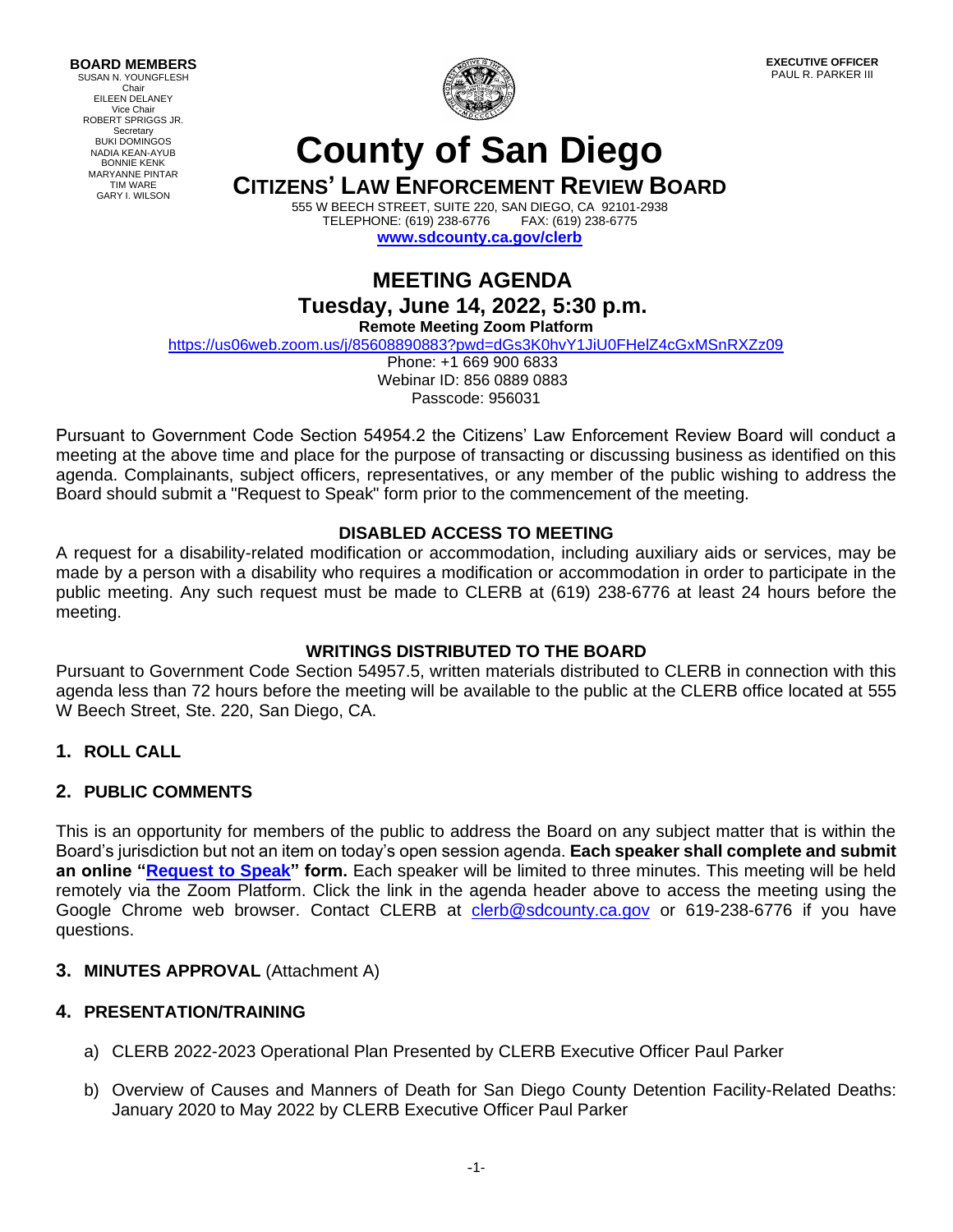## **5. EXECUTIVE OFFICER'S REPORT**

- a) Overview of Activities of CLERB Executive Officer and Staff
- b) Workload Report Open Complaints/Investigations Report (Attachment B)
- c) Case Progress and Status Report (Attachment C)
- d) Executive Officer Correspondence to Full CLERB (Attachment D)
- e) Policy Recommendation Pending Responses
	- i. 21-004 / Moreno (Death) SDSD
		- It is recommended that the San Diego Sheriff's Department (SDSD) identify who answers the "Arresting Officer Questions" on the Receiving Screening Questionnaire during the Booking process.
	- ii. 21-060 / Meadows SDSD
		- It is recommended that the San Diego Sheriff's Department (SDSD) create a policy that mandates conducting all Detentions Investigative Unit (DIU) interviews in a private area, out of view from other inmates.
	- iii. Reduction of Racially Disparate Policing Practices SDSD
		- Reduce discretionary stops or contacts, traffic or otherwise, pertaining to low-level offenses that do not compromise actual public safety. Many of these stops are pretextual in nature and oftentimes used to make an initial contact with the primary goal of locating weapons, drugs, warrants, suspended licenses, etc.
			- Eliminate stopping or contacting people solely for lower-level traffic offenses, such as:
				- Expired registration,
				- Equipment violations, and
				- No seatbelt in use.
			- Eliminate contacting people solely for quality-of-life issues not jeopardizing public safety, such as loitering or jaywalking.
		- Add to Subsection B of Field Operation Manual Policy 1, "Use of Discretion," that discretionary decisions should be evaluated for whether they will result in racially disparate treatment or outcomes.
		- Provide justification for a stop or contact on body worn camera (BWC).
		- Proactively review BWC footage for the sole purpose of analyzing deputy interactions with people of color in comparison to interactions with white people.
		- Institute pre-employment screening for existing implicit and explicit bias.

#### iv. Create Fentanyl Canine Policy and Procedures – SDSD

- Update Detentions Services Bureau Policy I.87, entitled, "Detention Canine Program," and its Detentions Canine Manual to include said P&P. The P&P should indicate that the fentanyl canine will be used for searches of contraband in all areas; to conduct sniffs of all persons entering a facility to include visitors, inmates, and staff; and to conduct sniffs of persons already inside of a facility, to include visitors, inmates, and staff.
- v. CLERB Staff Response to Death Scenes Probation
	- Allow a CLERB staff member with extensive death investigation experience to be present at the initial death scene and any related incident scene and, without compromising or obstructing the law enforcement investigation, receive a briefing, participate in a scene walk-thru, and have any questions about the circumstances surrounding the events leading up to, and including the death, answered.
- vi. Use of Technology to Monitor Health and Safety of Inmates Probation
	- Research, and publicly report the results of its research efforts, i.e., associated costs, technology considered, reasons for not implementing, if applicable, etc., the use of technological devices to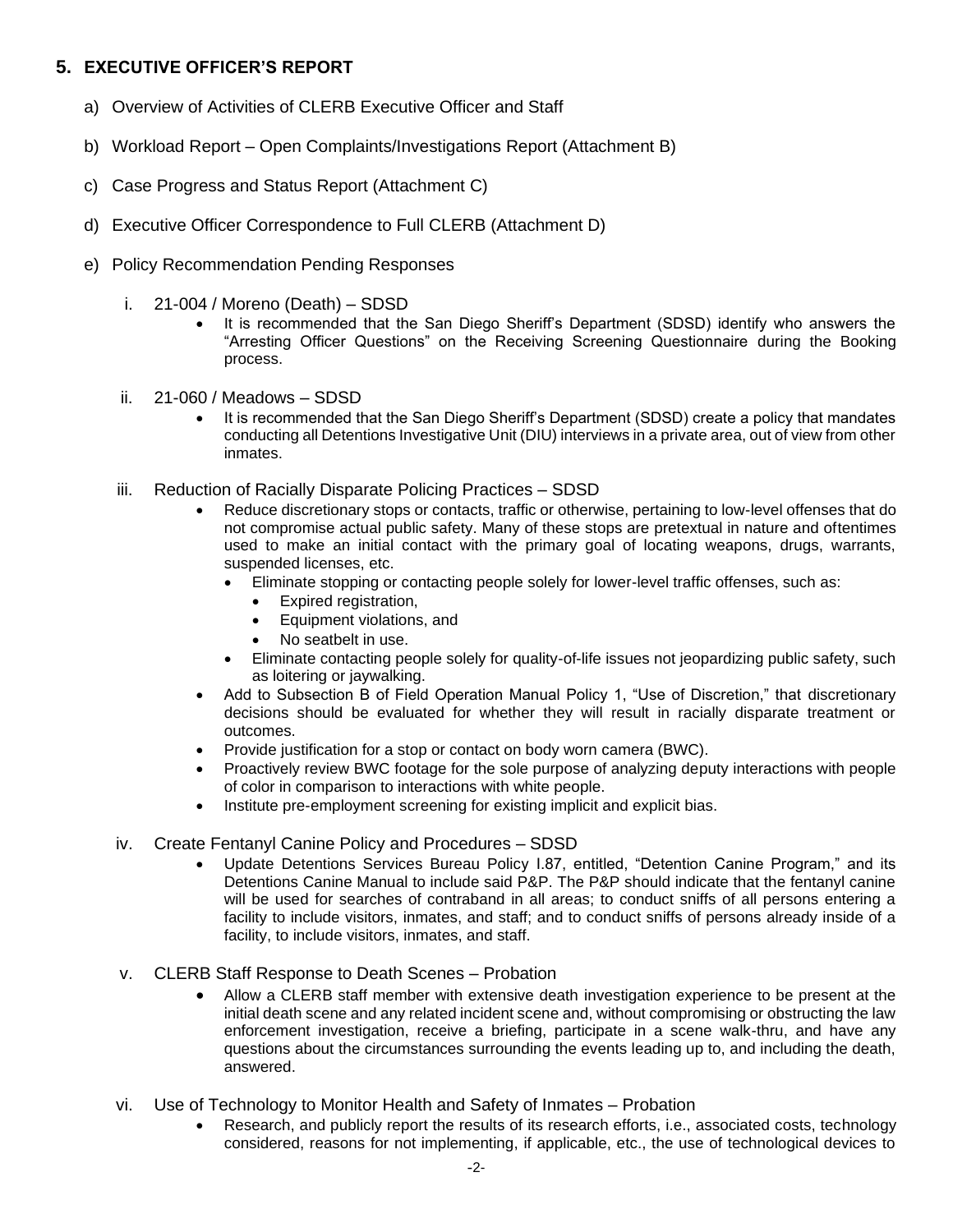identify and subsequently aid inmates who may be in medical distress.

- Incorporate into policy the use of technological devices to identify and subsequently aid inmates who may be in medical distress.
- f) Policy Recommendation Responses
	- i. 20-113 / Alvarez (Death) SDSD (Attachment E)
		- It is recommended that the San Diego Sheriff's Department (SDSD) revise its Detention Policies and Procedures Section I. 64, entitled, "Safety Checks: Inmates, Housing, and Holding Areas," to mandate proof of life verification through visual checks every 60 minutes during the booking process.
		- It is recommended that the San Diego Central Jail (SDCJ) only utilize cells with operable cameras unless all cells with operable cameras are in use.
	- ii. 21-014 / Calhoun (Death) SDSD (Attachment F)
		- It is recommended that SDSD modify P&P Section 6.43 Vehicle Pursuit, to mandate that deputies shall not initiate or participate in a pursuit in which the only known offense at the time of the initiation or subsequent participation is a non-violent crime, to include a stolen vehicle.
		- It is recommended that SDSD modify P&P Section 6.43 Vehicle Pursuit, to indicate that when initiating a pursuit, a deputy must not only consider all public safety factors applicable to the particular facts and circumstances, but "shall" (as opposed to the current standard of "may") consider the applicable public safety factors listed in the P&P.
	- iii. 21-038 / Whitlock (Death) SDSD (Attachment G)
		- It is recommended that the San Diego Sheriff Department update its Detention Services Bureau (DSB) P&P Section I.50 Body Scanners and X-Rays, as it pertains to Subsection III C and require that body scans be completed to include inmates transferred between facilities.
	- iv. 21-078 / Blakeney SDSD (Attachment H)
		- It is recommended that the San Diego Sheriff's Department (SDSD) change SDSD P&P Section 6.131 titled "Body Worn Camera," to direct that deputies shall begin recording prior to initiating any law enforcement related contact.
	- v. Expansion of Family Liaison Program SDSD (Attachment I)
		- It is recommended that the SDSD update P&P Section 6.134 entitled, "Family Liaison Protocol," to mandate that the Family Liaison, or designee, meet with the family at the conclusion of the investigation into a shooting, use of force resulting in significant injury or death, or an in-custody death. The purpose of the meeting will be to advise the family of the investigative outcome, answer questions, and provide information when appropriate. As currently stated in the P&P, when information cannot be released, the family will be provided with an explanation, follow-up, or referrals to appropriate agencies.
	- vi. Provide Inmate Access to Naloxone SDSD (Attachment J)
		- Make naloxone "readily available" to San Diego County Detention Facility inmates.
		- Educate inmates on opioid overdose and its signs, correct technique for administration of naloxone and, essential procedures, including performance of cardiopulmonary resuscitation.
	- vii. Use of Technology to Monitor Health and Safety of Inmates SDSD (Attachment K)
		- Research, and publicly report the results of its research efforts, i.e., associated costs, technology considered, reasons for not implementing, if applicable, etc., the use of technological devices to identify and subsequently aid inmates who may be in medical distress.
		- Incorporate into policy the use of technological devices to identify and subsequently aid inmates who may be in medical distress.
- g) Sustained Finding Pending Responses
	- i. None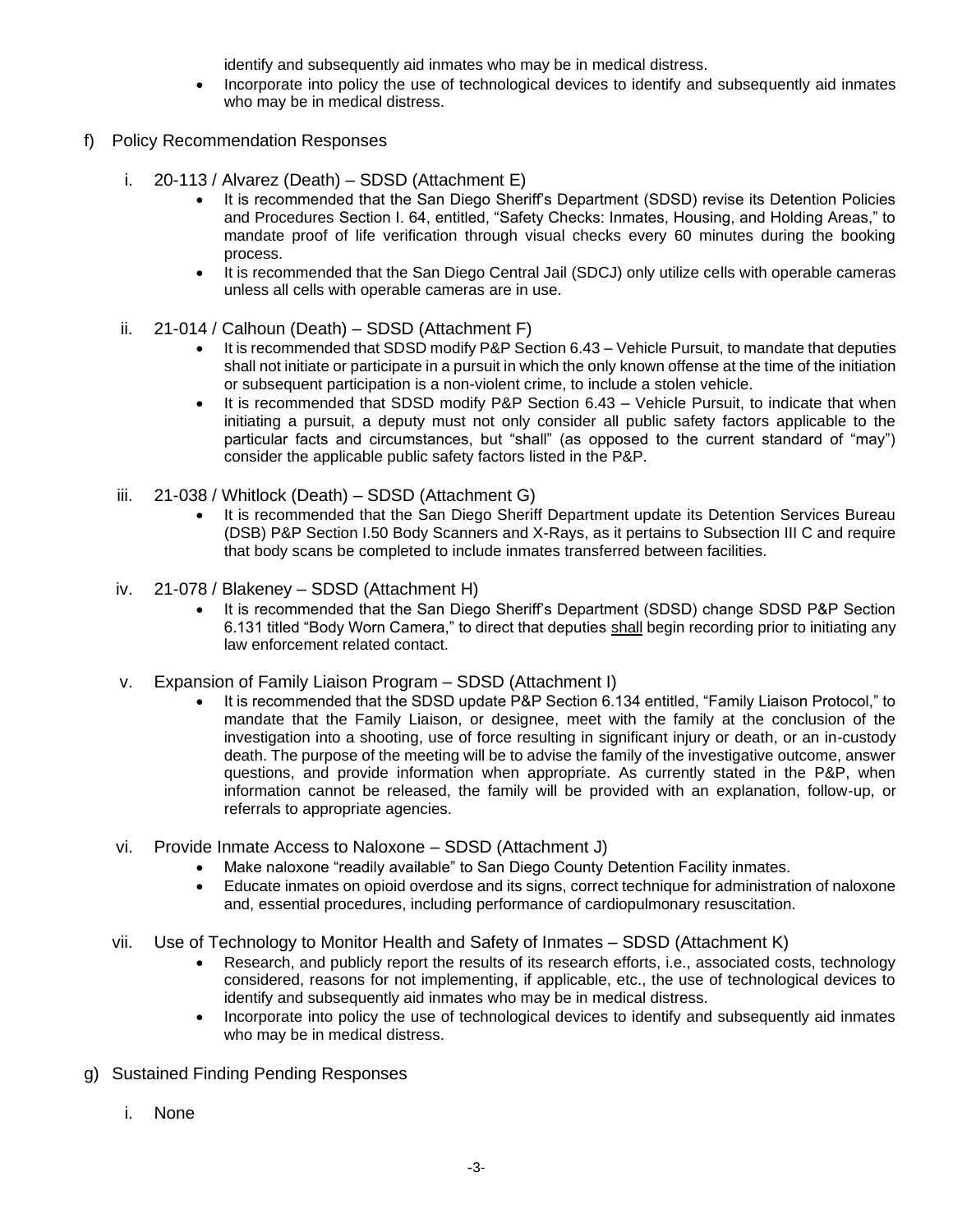#### h) Sustained Finding Response

i. 21-028 / Gomez (Death) – SDSD (Attachment L)

## **6. BOARD CHAIR'S REPORT**

## **7. NEW BUSINESS**

- a) Continuance of Teleconferencing Meeting Option Pursuant to Government Code Section 54953(e)
- b) Election of CLERB Officers
- c) Feasibility of Third-Party Jail Administration
- d) Overview of Improvement Opportunities Identified by San Diegans for Justice (Attachment M)

## **8. UNFINISHED BUSINESS**

- a) Update: Authority for the Executive Officer to Work with County Staff to Pursue Legislation and/or to Add a Policy to the County Legislative Program in Support of Increased Transparency in Civilian Oversight of Peace Officers and Custodial Officers
- b) Update: Authority for the Executive Officer to Work with County Staff to Request that the County Board of Supervisors Expand CLERB's Jurisdiction to Include Personnel Involved in Providing Medical Care in County Detention Facilities

## **9. BOARD MEMBER COMMENTS**

## **10. SHERIFF/PROBATION LIAISON QUERY**

## **11. CLOSED SESSION**

- a) PUBLIC EMPLOYEE DISCIPLINE/DISMISSAL/RELEASE **Discussion & Consideration of Complaints & Reports:** Pursuant to Government Code Section 54957 to hear complaints or charges brought against Sheriff or Probation employees by a citizen (unless the employee requests a public session). Notice pursuant to Government Code Section 54957 for deliberations regarding consideration of subject officer discipline recommendation (if applicable).
- b) PUBLIC EMPLOYEE PERFORMANCE EVALUATION Notice pursuant to Government Code section 54957 Title: Executive Officer, CLERB

| <b>DEFINITION OF FINDINGS</b> |                                                                                                    |
|-------------------------------|----------------------------------------------------------------------------------------------------|
| <b>Action Justified</b>       | The evidence shows that the alleged act or conduct did occur but was lawful, justified and proper. |
| <b>Not Sustained</b>          | There was insufficient evidence to either prove or disprove the allegation.                        |
| Sustained                     | The evidence supports the allegation and the act or conduct was not justified.                     |
| Unfounded                     | The evidence shows that the alleged act or conduct did not occur.                                  |
| <b>Summary Dismissal</b>      | The Review Board lacks jurisdiction or the complaint clearly lacks merit.                          |

**NOTICE: THE CITIZENS LAW ENFORCEMENT REVIEW BOARD (CLERB) MAY TAKE ANY ACTION WITH RESPECT TO THE ITEMS INCLUDED ON THIS AGENDA. RECOMMENDATIONS MADE BY STAFF DO NOT LIMIT ACTIONS THAT THE CLERB MAY TAKE. MEMBERS OF THE PUBLIC SHOULD NOT RELY UPON THE RECOMMENDATIONS IN THE AGENDA AS DETERMINATIVE OF THE ACTION THE CLERB MAY TAKE ON A PARTICULAR MATTER.**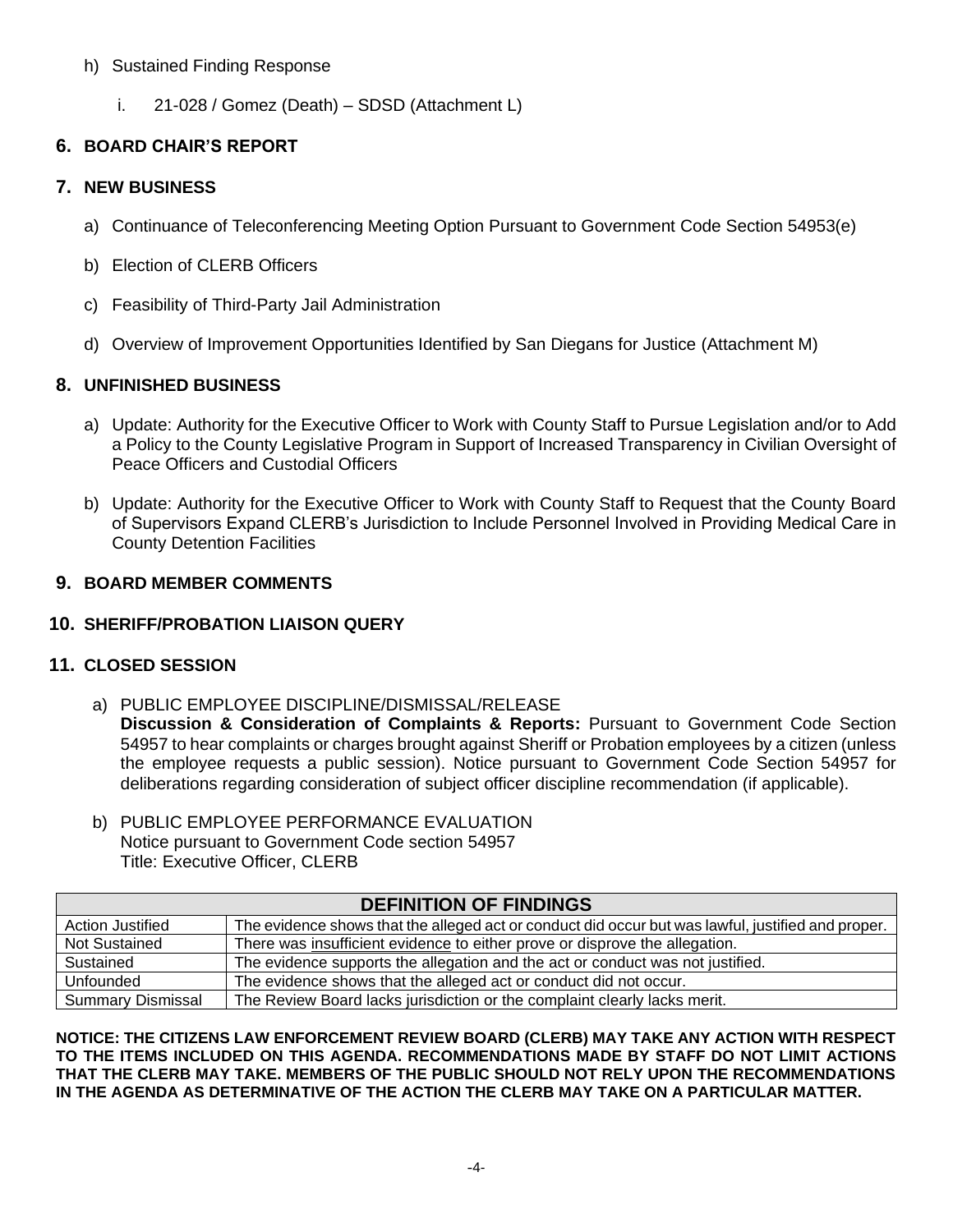## **21-052/SMITH**

1. Misconduct/Intimidation – Deputy 1 made intimidating phone calls and sent harassing text messages to the complainant.

## Recommended Finding: Unfounded

Rationale: In a letter from the complainant, he advised that he had *"received a text message from* [Protected Party] *phone number and it read that MY best interest: was to walk away from* [Protected Party] *because she*  was in love with A WHITE COP emoji and that a restraining order was on file. Then there were calls from a *private # always around 9:24pm which leads me to believe this officer is on duty at this time… One of the phone later revealed that Deputy 1 made the phone calls in which he threatened me, challenged me to fight him, and to meet him so he could arrest me. Deputy 1 was very animated, upset and seemed possessive of*  [Protected Party] *calling and texting. Deputy 1 made the phone calls in which he threatened me, challenged me to fight him, and to meet him so he could arrest me."* The complainant alleged that Deputy 1 threatened the complainant, challenged the complainant to fight, offered to meet the complainant for arrest, and sent racially charged text messages to him. Deputy 1 responded to a Sheriff Employee Response Forms (SERFs) with a signed statement and provided relevant and conflicting information. No evidence, including Body Worn Camera recordings, written reports, or submitted statements, supported the allegation that Deputy 1 sent the complainant any text messages, either from his department issued cell phone, [Protected Party] cell phone, or any other cell phone. The evidence showed that the alleged act or conduct did not occur.

2. Misconduct/Procedure – Deputy 1 used his authoritative position to pursue criminal charges against the complainant.

#### Recommended Finding: Action Justified

Rationale: In the complainant's written statement, he wrote, "[Protected Party] *and Deputy 1 interacted with me, but now they've pursued criminal charges, using the shield as a superior person*." The complainant had a domestic violence temporary restraining order against him, filed by his ex-girlfriend [Protected Party], where he was the restrained party. According to departmental reports, Deputy 1 responded to the protected party's residence and investigated a report that the complainant had violated a domestic violence restraining order. The valid domestic violence restraining order prohibited the complainant from contacting the protected party, directly or indirectly, in any way. During his investigation, Deputy 1 interacted with the complainant, via phone call, to get a statement from the complainant. When Deputy 1 confirmed that the complainant had violated the domestic violence restraining order, that a crime had occurred, he communicated with him and attempted to arrest him. The evidence showed that the alleged act or conduct did occur, and it was lawful, justified, and proper.

3. Misconduct/Procedure – Deputy 1 engaged in a relationship with the victim of a criminal case he investigated.

## Recommended Finding: Unfounded

Rationale: In the complainant's written statement, he reported that while investigating the alleged violation of the domestic violence temporary restraining order against the complainant, Deputy 1 engaged in a romantic relationship with the protected party. The complainant stated that *"Deputy 1 engaged in a relationship with the victim of a criminal case he investigated*." CLERB's investigation revealed that the complainant and the protected party were previously involved in a relationship. The protected party had a domestic violence temporary restraining order against the complainant, and when he violated it, it was Deputy 1 who was dispatched to the protected party's residence to investigate the crime. While investigating the incident, the complainant alleged that Deputy 1 engaged in a relationship with the protected party. Attempts were made to contact the protected party for interview; however, she was uncontactable. Deputy 1 responded to a SERF with a signed statement and provided the relevant and information that conflicted with what the complainant claimed. In review of Deputy 1's written report, his SERF responses, and his BWC recordings of his interactions with the protected party, the allegation that he engaged in a relationship with the protected party was found to be untrue. The evidence showed that the alleged act or conduct did not occur.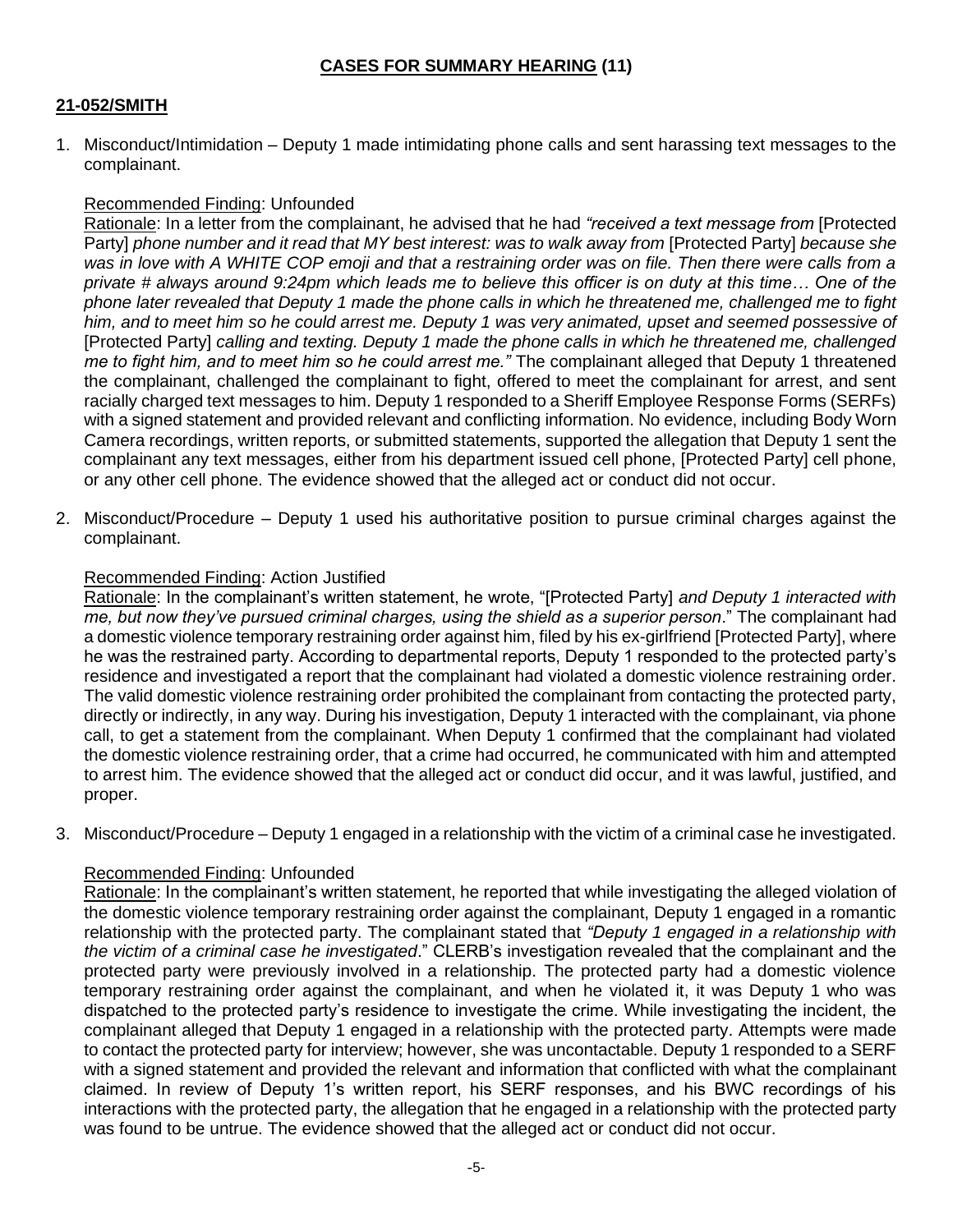4. Misconduct/Procedure - Deputy 1 threatened to fight, issue an arrest warrant, and/or threatened to arrest the complainant.

## Recommended Finding: Not Sustained

Rationale: In the complainant's written statement, he reported, "*Deputy 1 threatened to physically fight [him]. Deputy 1 threatened to issue an arrest warrant against [him]. On another occasion, Deputy 1 threatened the complainant by advising him that if he saw him in the City of Lakeside, he would arrest him*." According to the complainant in a follow-up telephonic interview, he further explained that in an attempt to harass and intimidate him, Deputy 1, while on duty, called him and text messaged him. On another occasion, Deputy 1 threatened the complainant by advising him that if he saw him in the City of Lakeside, he would arrest him. According to Deputy 1's written report, at the conclusion of his investigation, after taking statements and reviewing the details of the restraining order, Deputy 1 believed that the complainant was in violation of a Domestic Violence Restraining Order, an arrestable offense. Deputy 1 responded to a SERF with a signed statement and provided information during the course of CLERB's investigation that was considered in arriving at the recommended finding, however, it is privileged information and cannot be publicly disclosed. According to San Diego Sheriff's Department Policy and Procedure Section 6.55 titled, "Protective Orders," (in part) personnel will thoroughly investigate reports of violations of court issued protective orders concerning domestic violence or other civil or criminal disturbances. Emphasis will be placed on strict enforcement of these laws to ensure the victim's safety as well as compliance with the law. Violation of a restraining order is a misdemeanor, and an arrest shall be made when there is reasonable cause to believe the subject of the restraining order has violated the order. In the event the suspect has left the scene prior to the deputy's arrival, the deputy shall determine if a crime has been committed. If evidence of a crime exists, which in this case it did, then a crime report will be prepared. According to the California Penal Code Section 273.6(a) violation of this section is a misdemeanor crime, as it is a violation of a court-issued protective order. Besides statements from both parties, there was no other available evidence to support or refute the allegation that Deputy 1 threatened to physically fight the complainant or that Deputy 1 threatened to issue an arrest warrant for the complainant. There was insufficient evidence to either prove or disprove the allegation.

## **21-055/FROST**

1. Misconduct/Procedure – Deputy 4 questioned the complainant.

## Recommended Finding: Action Justified

Rationale: The complainant stated, "I remember answering questions about my gender. Did I still have my genitals I was born with? How long have I been female? And so on. I was in female clothing, had makeup on and fingernail polish." Body Worn Camera (BWC) evidence was equipped with audio. Deputy 4's conversations with the complainant corroborated her allegation. According to SDSD P&P 10.6, Continued Professional Training, "All sworn personnel will participate in continuing professional training programs that reinforce their respective ranks and job assignments." In May 2020 a Line-Up Training, was required to be completed by sworn personnel, which emphasized professionalism in the workplace and directed that sworn staff are "expected to exude professionalism and respect in the course of their duties. When communicating with an individual, use the pronouns that match the individual's gender identity. A person who identifies as a certain gender, whether or not that person has taken hormones or undergone surgery, should be referred to using the pronouns appropriate for that gender identity. If you are not certain which pronoun to use, ask the individual how they would like to be addressed." BWC showed that Deputy 4 was tactful when he questioned the complainant. He was respectful and acknowledged her gender identity and used proper pronouns. Deputy 4 provided information during the course of CLERB's investigation that was considered in arriving at the recommended finding, however, it is privileged per the Peace Officer Bill of Rights (POBR) and cannot be publicly disclosed. The evidence showed that Deputy 4 questioned/responded to the complainant appropriately and his actions were lawful, justified and proper.

2. Misconduct/Procedure – Deputy 5 changed the complainant's gender on her Booking/Intake form.

Recommended Finding: Action Justified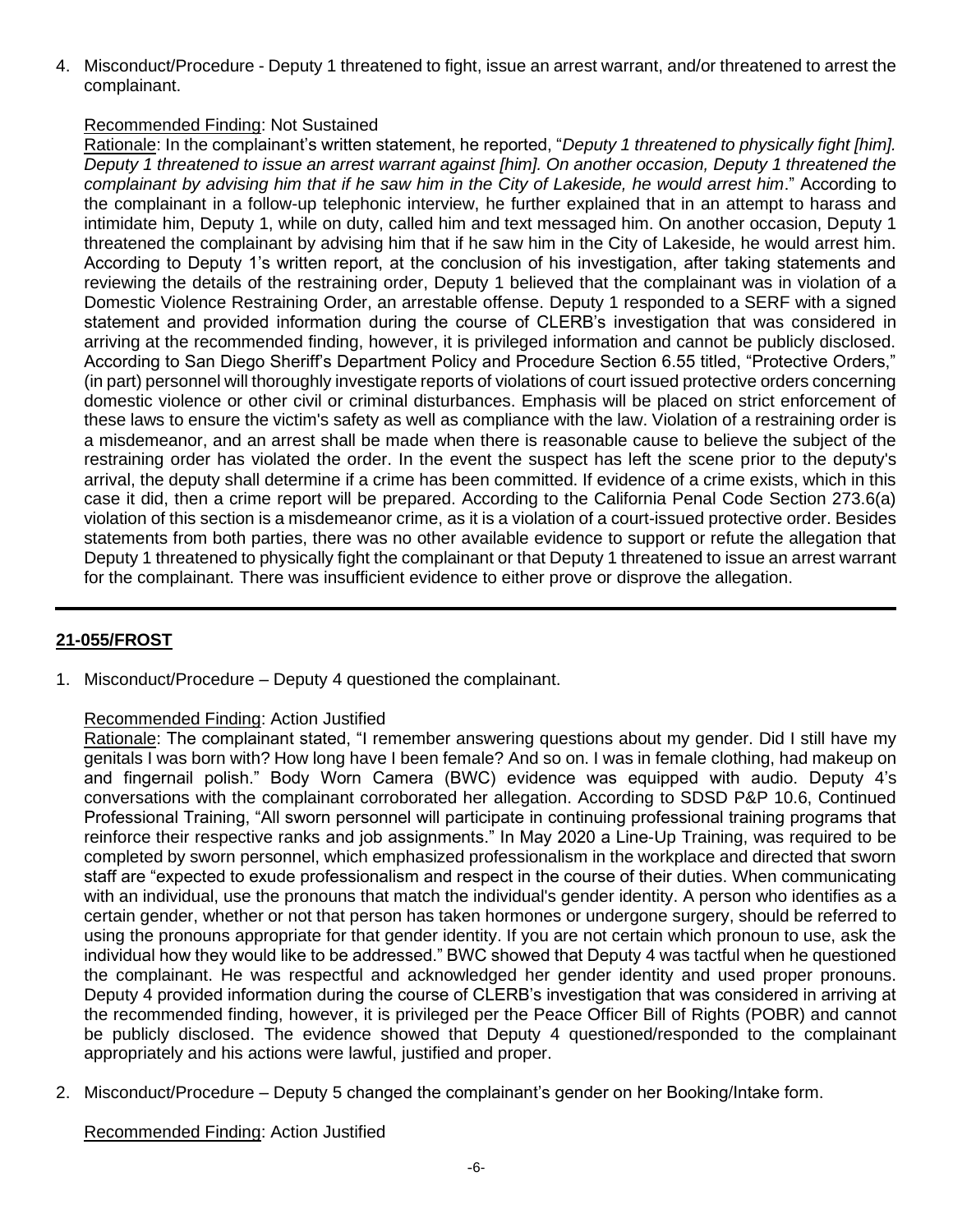Rationale: According to the complainant's booking paperwork (Form J-15), her sex was originally recorded as "F" (female), however, the deputy that transported the complainant to SDCJ, Deputy 5, initialed a change of the complainant's sex from "F" (female) to "M" (male). At the time of the incident, and corroborated through review of BWC footage, the rule was, transportation of an individual to a detention facility was determined by "body parts," not gender identity. SDSD Patrol Procedure Manual Policy 25 Prisoner Transportation, states in part, "the transporting deputy is required to document, on the Inmate Booking/Intake Form (J-15), any and all pertinent information regarding personal traits of the prisoner." According to SDSD P&P 6.13, Inmate Intake Form (J-15), "deputies must be sure that the physical description on the Inmate Intake Form matches that of the inmate. The intake form is the initial identifier of the inmate in the detention facility and must be accurate." Furthermore, Policy 6.127 Prison Rape Elimination Act (PREA) states in part, "Lesbian, Gay, Bisexual, Transgender or Intersex (LGBTI) inmates will not be classified into facilities or housing units solely based on their identification as LGBTI, unless such a dedicated unit exists for the purpose of protecting such inmates." Deputy 5 provided information during the course of CLERB's investigation that was considered in arriving at the recommended finding, however, it is privileged per the Peace Officer Bill of Rights (POBR) and cannot be publicly disclosed. The evidence showed the alleged act or misconduct did occur and was lawful, justified and proper. *Please Note: On 02-19-21, a training bulletin was disseminated to SDSD sworn personnel, LGBTQ+ Procedures, which stated, "An arrestee should be taken to a facility that coincides with the arrestee's gender identity."*

3. Discrimination/Gender – Deputy 2 failed to alert intake deputies of the complainant's transgender identity.

#### Recommended Finding: Action Justified

Rationale: During the pre-booking process, the complainant expressed concerns for her safety. She stated, "I did express normal concerns about my housing, and they seemed to acknowledge those concerns at booking. I remember indicating I would only be comfortable with transgendered people like me or be kept in segregation alone. I do not remember any misunderstandings about my housing preference at booking." According to SDSD Medical Intake Screening records, the complainant responded to the gender identity questions that she was a transgender female. Medical screening staff alerted the Jail Population Management Unit (JPMU), as required. SDSD DSB P&P R.13, Transgender, Intersex and Non-Binary Inmates, states in part, "Upon identifying an individual as transgender, intersex or non-binary, based on the inmate's response to the gender identity intake screening question, medical staff will immediately notify the Jail Population Management Unit (JPMU). JPMU will respond immediately to conduct an individualized housing assessment with the inmate prior to the inmate entering the facility. JPMU staff will provide the inmate with a J-350 form (Voluntary Gender Identity Statement of Preference)." Deputy 2 met with the complainant and had her complete the J-350 form, in which the complainant confirmed her gender identity as female, search preference female and housing preference female. Policy R.13, states in part, "An inmate's own views with respect to their safety shall be given serious consideration. A hazard and instruction will be added to document the inmate's stated gender identity in the Jail Inmate Management System (JIMS). The hazard informs staff of the inmate's gender identity and which pronouns are preferred by the inmate." According to DSB Policy R.1, Inmate Classification, "Any person booked into a detention facility shall undergo a classification evaluation to determine an appropriate housing assignment, exceptions: inmates being processed through the Book and Release or similar programs." Per the policy, as the complainant was a Book and Release inmate, her JIMS record was not required to be updated, however, review of the complainant's JIMS records, from a prior incarceration, listed the following Hazards and Instructions/High Risk Indicators, Transgender and Protective Custody. At the time of the incident, the policy did not mandate that JPMU deputies alert Intake deputies to an inmates gender identity and/or that they should be kept separate from general population inmates. Deputy 2 provided information during the course of CLERB's investigation that was considered in arriving at the recommended finding, however, it is privileged per the Peace Officer Bill of Rights (POBR) and cannot be publicly disclosed. The evidence showed, per the policy in place at the time of the incident, that the actions of Deputy 2 were lawful, justified and proper. *Please Note: Policy R.13 was updated, on 03-11-22, to include the following protective measures for LGBTQ+ inmates, "After the initial assessment is complete, the individual will be kept separate from other incarcerated persons for their safety during the intake process. The JPMU deputy will alert intake staff to the individual's gender identity. The JPMU deputy will notate this information along with the name and ARJIS of the deputy(s) they spoke with. Transgender, intersex and non-binary incarcerated persons who do not require a housing assessment by JPMU (e.g., Book and Release, 853.6 PC,*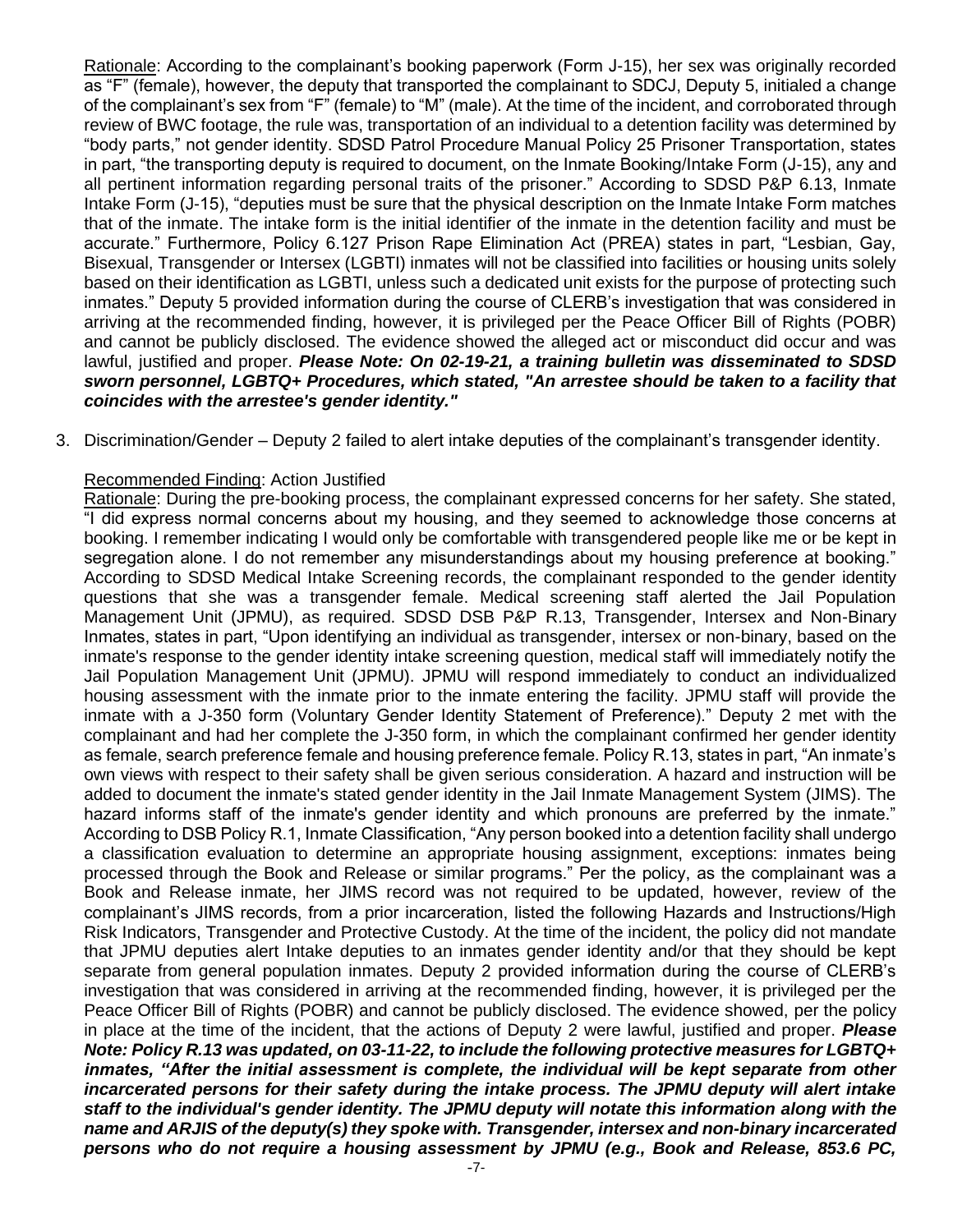#### *Conditional Custody Program), will be kept separate from other incarcerated persons for their safety until released from custody."*

4. Misconduct/Procedure – Deputy 1 failed to notate the complainant's Booking Intake (J-15) form.

#### Recommended Finding: Action Justified

Rationale: The San Diego Central Jail (SDCJ) Post Order, for Intake Control Deputy, directs that the deputy "Mark the Booking Intake (J-15) form with appropriate status: Book and Release (B&R), Protective Custody (PC), Keep Separate (KS), Administrative Segregation (Ad-Seg), etc." The status indicators are hazards and instructions that are documented on an inmates JIMS record, and alerts deputies to the needs and/or precautions of inmates. Because the complainant was a Book and Release inmate, there was no requirement that her JIMS record be updated, however, her status/hazards and instructions, from a prior booking, identified her as a PC and transgender inmate. One of the responsibilities of the Intake Control Deputy is to make sure the inmate has the correct wristband according to their status. A yellow wristband identifies an inmate as "Protective Custody, (PC)." The complainant's J-15 was not marked with any status indicators, however, she had a yellow wristband placed on her left wrist. SDSD DSB P&P J.3, Segregation: Definition and Use, states in part, "Protective custody (PC) is the voluntary or involuntary placement of an inmate into separate and secure housing when there is a verified threat against their life, whether stated or implied, or when an inmate's circumstances render them a target for physical violence." Deputy 1 was the assigned Intake Control Deputy when the complainant was booked. Deputy 1 provided information during the course of CLERB's investigation that was considered in arriving at the recommended finding, however, it is privileged per the Peace Officer Bill of Rights (POBR) and cannot be publicly disclosed. According to a Department Information Source, although the Post Order directed that the Intake Control Deputy mark the J-15 with appropriate status, there was no policy that required an Intake Control Deputy to research such status indicators. As such, the evidence showed that Deputy 1's actions were lawful, justified and proper.

5. Misconduct/Procedure – Deputies 3 and 6 placed the complainant in a cell with three "cisgender" men.

## Recommended Finding: Action Justified

Rationale: The complainant stated, "Claimant, a transgender woman (whose gender is listed as female in DMV records), was placed in a cell against her wishes, with three cisgender men, in deliberate indifference to her safety. Claimant was assaulted in the cell, by one of the inmates, which resulted in her being severely injured, including her jaw being broken in two places." Jail surveillance video showed the complainant was initially placed in a cell alone for approximately four hours. Intake Deputy 6 removed the complainant from that cell, fingerprinted her, and escorted her to the second floor. Upon arrival on the second floor, Deputies 3 and 6 directed the complainant into a cell with other inmates. Video surveillance showed the complainant stopped at the entrance to that cell. She reported, "I saw there was men in there and I froze and stopped moving. As I tried to say I wasn't supposed to be in there, he said, 'you get in there'. It happened fast so fast." According to Detentions Policy R.13, "It is the policy of the San Diego County Sheriff's Department to receive, evaluate, house, and provide secure, safe and humane custody of all persons, including transgender, intersex and non-binary which are committed or held for confinement by the Sheriff until their lawful and appropriate release or transfer to another authority." The protective measures in place at the time, did identify the complainant as protective custody (PC), and she had a yellow wristband on her wrist. SDSD records showed the inmate that assaulted the complainant was a PC inmate and also had a yellow wristband. At the time of the incident, all PC inmates were placed in holding cells together, regardless of their classification status unless per the policy, "must be 'kept separate' for different reasons." The complainant's JIMS records, had no "keep separate" hazard. Deputies 3 and 6 provided information during the course of CLERB's investigation that was considered in arriving at the recommended finding, however, it is privileged per the Peace Officer Bill of Rights (POBR) and cannot be publicly disclosed. According to the policies in place at the time, the evidence showed the alleged act or conduct did occur and was lawful, justified and proper. *Please Note: Policy R.13 has been updated since this incident. See rationale #3.*

6. Misconduct/Intimidation – Deputy 6 was "mean and stern" with the complainant.

#### Recommended Finding: Not Sustained

Rationale: The complainant alleged Deputy 6 was mean and stern when he removed her from the cell and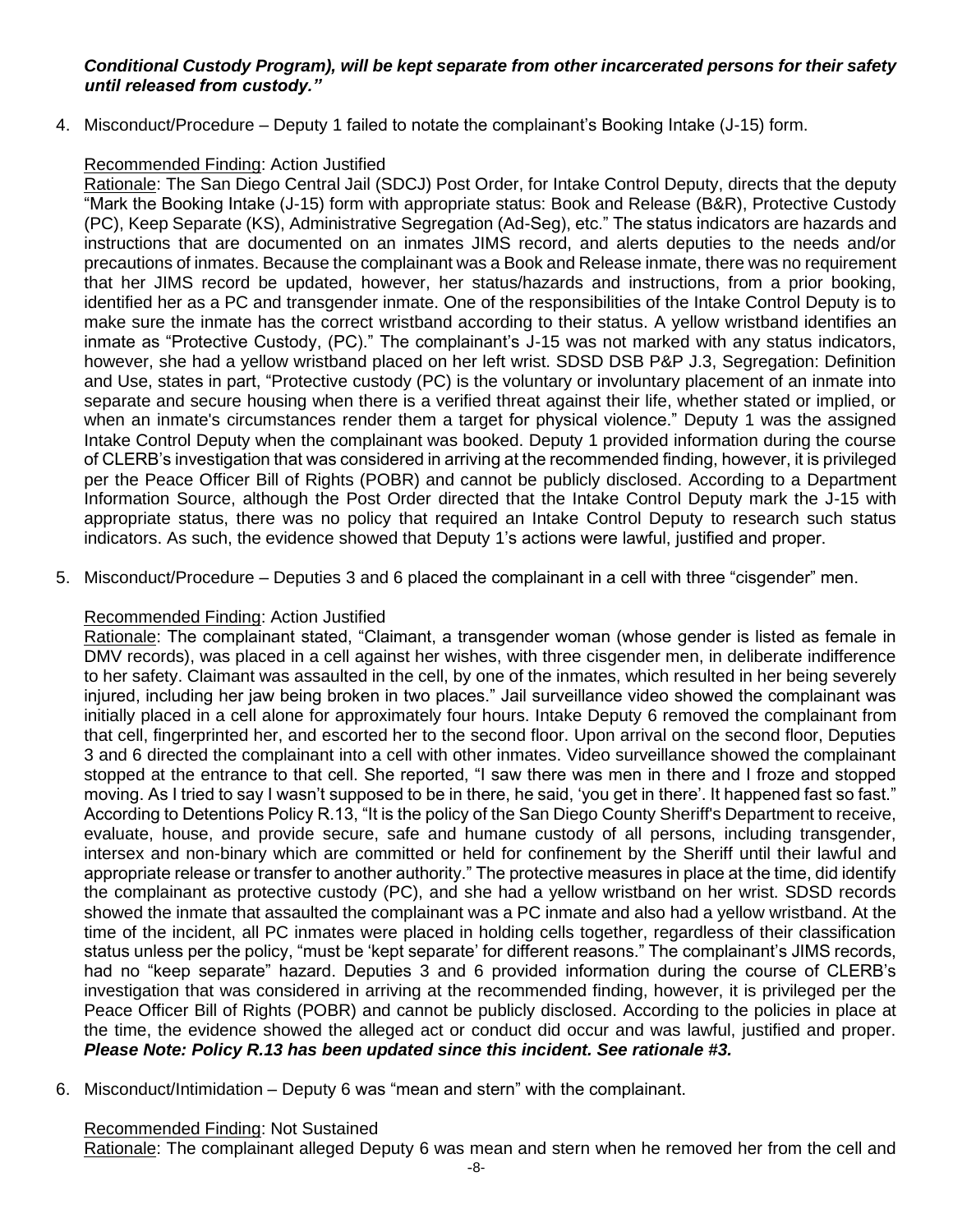transferred her to another cell with three men. She stated, "I still don't understand why the officer moved me from a cell by myself to a cell with three men. He was mean and stern when he pulled me from my cell." According to SDSD P&P 2.48, Treatment of Persons in Custody, "Employees shall not mistreat, nor abuse physically or verbally, persons who are in their custody. Employees shall handle such persons in accordance with law and established Departmental procedures." Deputy 6 provided information during the course of CLERB's investigation that was considered in arriving at the recommended finding, however, it is privileged per the Peace Officer Bill of Rights (POBR) and cannot be publicly disclosed. Jail surveillance video does not include audio. Conversations between the complainant and Deputy 6 were not recorded. As such, the evidence was insufficient to either prove or disprove the allegation.

7. Misconduct/Discourtesy – Deputy 3 was discourteous to the complainant.

#### Recommended Finding: Not Sustained

Rationale: The complainant stated, "The officer who was taking me to medical was telling the whole story to another officer who didn't see it. He was saying how incredible it was that every time the guy hit me I came up off the ground. He said, 'it was incredible he looked just like a rag doll." Deputy 3 documented in his Crime Report that he observed the suspect strike the complainant approximately two times with closed fist to the face. Deputy 3 reported he escorted the complainant to medical to be evaluated. According to SDSD P&P 2.22, Courtesy, "Employees shall be courteous to the public and fellow employees. They shall be tactful in the performance of their duties. They shall exercise patience and discretion and shall not use insolent language or gestures." Additionally, one of the core values of the SDSD is "Respect", which states, "We treat everyone with dignity, honoring the rights of all individuals." Deputy 3 provided information during the course of CLERB's investigation that was considered in arriving at the recommended finding, however, it is privileged per the Peace Officer Bill of Rights (POBR) and cannot be publicly disclosed. Jail surveillance video does not include audio. Conversations between the complainant and Deputy 3 were not recorded. As such, the evidence was insufficient to either prove or disprove the allegation.

8. Misconduct/Medical (I/O) – SDSD medical staff failed to summon paramedics and/or take the complainant to the hospital.

#### Recommended Finding: Summary Dismissal

Rationale: The complainant stated, "Despite Claimant's need for immediate medical attention, jail staff failed to summon paramedics and/or take Claimant to a hospital. I was escorted to medical and I said when I got there to the nurse, 'my jaw is broken I know it is broken.' She said they were about to let me go but if I wanted them to treat it, I would have to stay and I would not be released. I had to stay in jail if I wanted them to help me or I could go get help shortly myself. I was recklessly led to believe I would be immediately released and could go to the hospital myself." According to the complainant's UCSD medical records, following her release from custody she went directly to UCSD Medical Center. She was evaluated and found to have two mandible fractures. The complainant was admitted to the hospital and underwent surgery to repair her jaw. SDSD medical staff are non-sworn personnel. As such, CLERB lacks jurisdiction to investigate the complaint, per CLERB Rules and Regulations 4.1 titled, Citizen Complaints: Authority, which states, CLERB shall have authority to receive, review, investigate, and report on Complaints filed against peace officers or custodial officers employed by the County in the Sheriff's Department or the Probation Department. Therefore, the allegation is summarily dismissed.

9. Misconduct/Procedure – Deputy 3 failed to release the complainant.

#### Recommended Finding: Not Sustained

Rationale: The complainant stated, "I was left in a holding cell, waiting to be released for approximately 12 hours, in severe pain." According to his Crime Report, Deputy 3 placed the complainant in a cell alone, following the incident, where she remained until the end of his shift. According to the complainant's JIMS Inmate History Report, she was cleared to be processed for release on 11-26-20, at 12:58am. Deputy 3 documented in his Crime Report, the assault occurred at approximately 12:59am. According to San Diego Central Jail (SDCJ) Post Orders for Final Release/Book and Release Deputy, "Throughout the shift, the final release/book and release deputy will regularly monitor the release queue to ensure timely processing and release of all B&R inmates. In most cases B&R inmates should not exceed 12 hours in custody." SDSD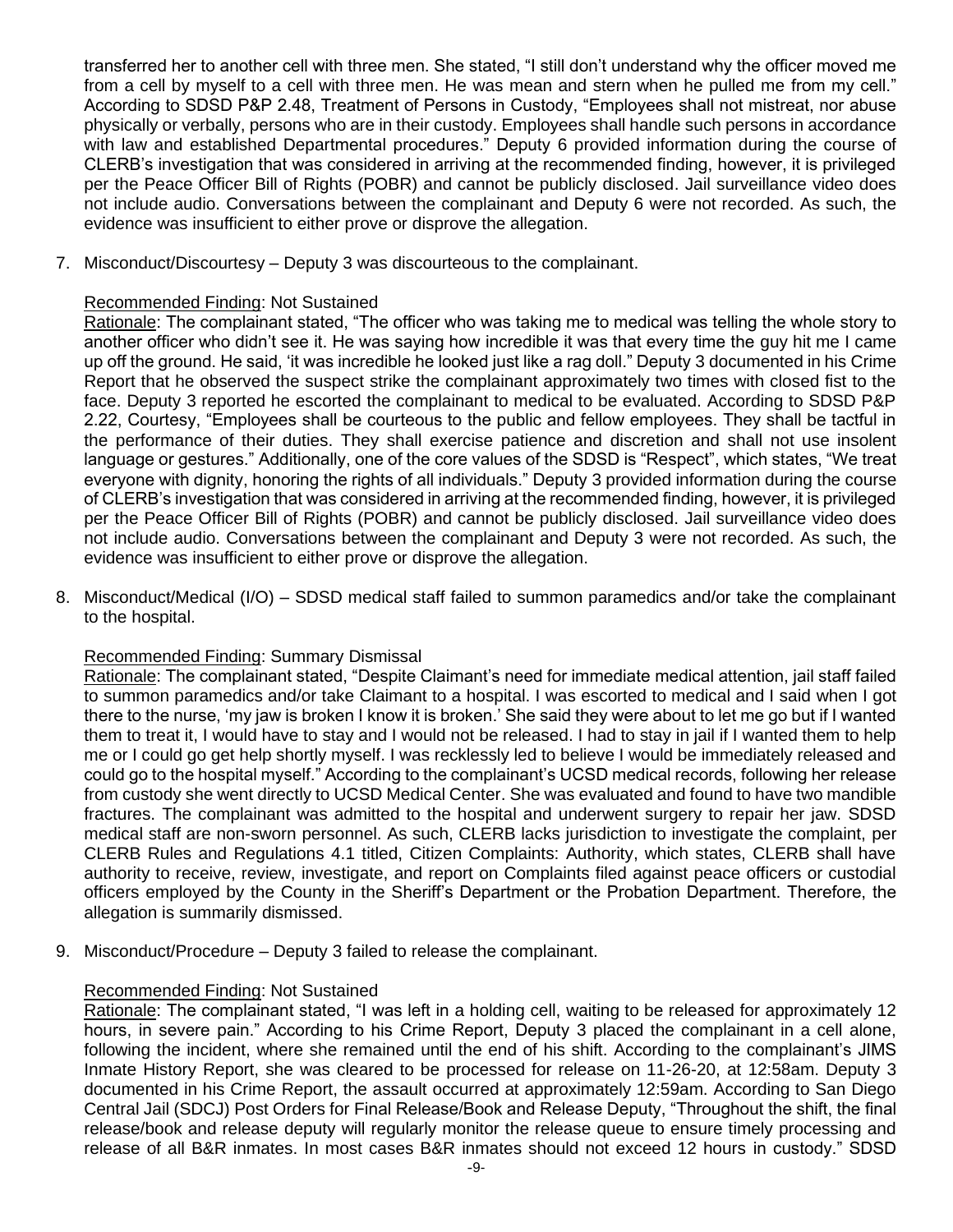records and jail surveillance video recorded the complainant remained in custody approximately six hours following the incident. The complainant was booked at 7:07pm on 11-25-20, and released from custody on 11-26-20, at 6:58am. Per the Final Book and Release Post Order, "B&R inmates exceeding 12 hours in custody shall require an entry in their JIMS record explaining why the inmate's release is delayed." There was no entry in the complainant's JIMS record because she was released within the 12 hour window, however, the evidence was insufficient to justify why the complainant remained in custody another 6 hours. Deputy 3 provided information during the course of CLERB's investigation that was considered in arriving at the recommended finding, however, it is privileged per the Peace Officer Bill of Rights (POBR) and cannot be publicly disclosed. There was insufficient evidence to either prove or disprove the allegation. *Please Note: On 06-10-21, the SDCJ Post Orders for Final Release was updated, as follows, "In most cases, B&R inmates should not exceed 8 hours in custody."*

10. Discrimination/Gender – Deputies 3 and 6 used masculine pronouns to identify and/or address the transgender complainant.

#### Recommended Finding: Not Sustained

Rationale: The complainant alleged that deputies repeatedly insulted her. She stated, "The officers repeatedly called me 'he' and 'him' in front of me and I understand in their reports too. It seemed like they were going out of their way to insult me and that they believed they didn't have to treat me like a human being." According to SDSD P&P 2.53, Discrimination, "Employees shall not express any prejudice or harassment concerning race, religious creed, color, gender, age, political beliefs, sexual orientation, lifestyle or similar personal characteristics." Furthermore, per Policy 2.1, Rules of Conduct for Members of the SDSD, "It is the responsibility of all employees to familiarize themselves and comply with all policies, orders, directives, rules and regulations of the department. In March 2017, a Training Bulletin: *Working with Inmates who Identify as Lesbian, Gay, Bisexual, Transgender, Intersex, and Queer or are Questioning (LGBTIQ)* was disseminated to sworn personnel and directed that "All sworn personnel are responsible for providing professional detention services in a safe and humane environment. Treatment of all inmates, to include those that identify as LGBTIQ, shall be nondiscriminatory. The use of gender specific pronouns is a sensitive subject within the LGBTIQ community. It is their expectation that they be addressed by the pronoun of the gender they identify with." Additionally, in May 2020, a Line-Up Training, mandated for sworn personnel, emphasized professionalism in the workplace and directed that sworn staff are "expected to exude professionalism and respect in the course of their duties. Staff shall treat all inmates with respect. Deviation from equitable treatment can lead to criminal and civil liability as well as disciplinary action. When communicating with an individual, use the pronouns that match the individual's gender identity. A person who identifies as a certain gender, whether or not that person has taken hormones or undergone surgery, should be referred to using the pronouns appropriate for that gender identity. If you are not certain which pronoun to use, ask the individual how they would like to be addressed." Deputies 3 and 6 provided information during the course of CLERB's investigation that was considered in arriving at the recommended finding, however, it is privileged per the Peace Officer Bill of Rights (POBR) and cannot be publicly disclosed. Jail surveillance video does not include audio, without audio of conversations between the complainant and deputies, the evidence was insufficient to prove or disprove the allegation.

## **POLICY RECOMMENDATION**:

It is recommended that the San Diego Sheriff Department (SDSD) revise Patrol Procedures Manual Policy 25 Prisoner Transportation (and any other associated policies), as it pertains to Subsection C, Deputy's Responsibilities at Detention Facility to mandate that an arrestee *shall* be taken to a facility that coincides with the arrestee's gender identity. As such, an arrestee who identifies as being female *shall* be taken to Las Colinas Detention Re-Entry Facility or Vista Detention Facility, and an arrestee who identifies as being male *shall* be taken to San Diego Central Jail, or Vista Detention Facility. If the arrestee identifies as non-binary, the arresting officer *shall* inquire as to whether the arrestee would prefer to be booked into a male or female facility and transport accordingly.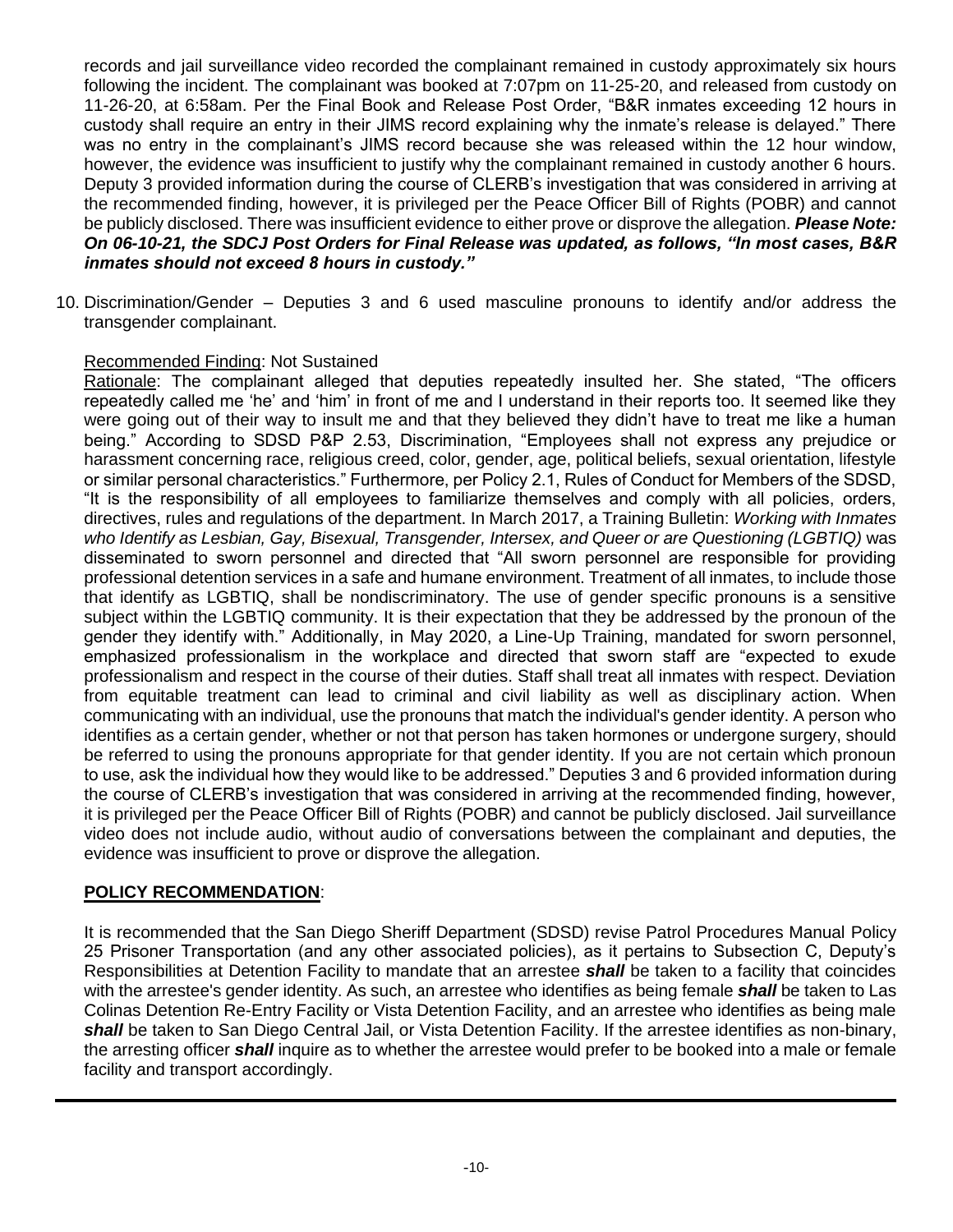#### **21-056/RICHARDSON & RUELAS**

1. Use of Force at Protest without Complaint – Deputies 1 and 2 used force on Margarita Ruelas at an Imperial Beach Protest on 06-06-21.

#### Recommended Finding: Action Justified

Rationale: This case was reviewed in accordance with CLERB Rules & Regulations 4.3, Complaint Not Required: Jurisdiction with Respect to Specified Incidents. During a protest rally at the Imperial Beach Pier Plaza, the victim reported a masked Ruelas punched his face and he requested that law enforcement place her under Citizen's Arrest. Per PC§ 837, a private person may arrest another for a public offense committed or attempted in their presence. Deputy 1 acted in compliance with San Diego Sheriff's Department (SDSD) Policy 6.110, Private Person Arrest, and obtained a Citizen's Arrest Declaration Form from the victim. Based upon the victim's statement and observable injuries, his identification of Ruelas, as well as his request for a Private Person arrest, Deputy 1 had "probable cause" to accept custody (receive) Ruelas for the victim. Deputies 1, 2, and another deputy contacted Ruelas who reported nothing happened and refused to provide a statement. Ruelas and other protestors began to yell at the deputies. Deputy 1 told Ruelas she was under arrest and grabbed her wrist for handcuffing. PC§ 835, states deputies may use reasonable force to effect an arrest, overcome resistance, or prevent escape. Ruelas immediately attempted to pull her wrist away from Deputy 1, while the other protesters grabbed Ruelas' arms to also pull her away. Other protesters rushed to their location and began fighting with deputies and a protester threatened to take away Deputy 1's firearm. While the melee continued, Deputies 1 and 2 handcuffed Ruelas and escorted her to a patrol vehicle while protesters blocked their pathway and surrounded them. Ruelas reportedly struck her head on the door frame when Deputy 2 attempted to place her inside the vehicle. Deputies reported the protestors largely outnumbered the few deputies on scene and displayed verbal non-compliance, passive resistance, active resistance, assaultive behavior, and aggravated active aggression. Deputy 1 used the minimum force necessary to gain control, overcome resistance, effect an arrest, and remove he and his prisoner from a highly dangerous and volatile situation. Due to the severity of the situation, the aggression the crowd showed, and the inherent dangers of a crowd mentality who showed extreme hostility toward all deputies present, the force utilized was not excessive and the actions that occurred were lawful, justified and proper.

2. False Arrest – Deputy 1 arrested Ruelas.

#### Recommended Finding: Action Justified

Rationale: Complainants Richardson and Ruelas reported Deputy 1 approached Ruelas and told her she was under arrest. They tried to explain that she was innocent and had camera footage to prove it, but the deputy refused to listen. Due to the volatile situation, deputies were unable to perform any investigatory duties. See Rationale #1.

3. Misconduct/Procedure - Deputy 1 "escalated" a volatile situation.

#### Recommended Finding: Unfounded

Rationale: Complainant Richardson stated when Deputy 1 grabbed Ruelas' arms, "it completely escalated the situation." SDSD's Use of Force Guidelines states, "De-escalation is defined as actions taken in an attempt to stabilize an incident in order to try and reduce the immediacy of a threat by obtaining more time, tactical options or resources to resolve an incident. The goal of de-escalation is to gain voluntary compliance of subjects, when feasible, and or to potentially reduce or eliminate the need to use force on a subject. Deescalation, crisis intervention tactics and alternatives to force techniques shall be used when it is safe and feasible to do so. De-escalation does not require that a deputy risk their safety or the safety of the public." The protesters involved in this incident attempted to prevent Ruelas' legal arrest. Deputy 1 had a legal right to make an arrest and used a reasonable amount of force to effect the arrest, overcome resistance and prevent escape. See Rationale #1.

4. Excessive Force – Deputies 1 and 2 injured Ruelas.

#### Recommended Finding: Action Justified

Rationale: Complainant Richardson stated Deputy 1 placed Ruelas face down on cement and pressed his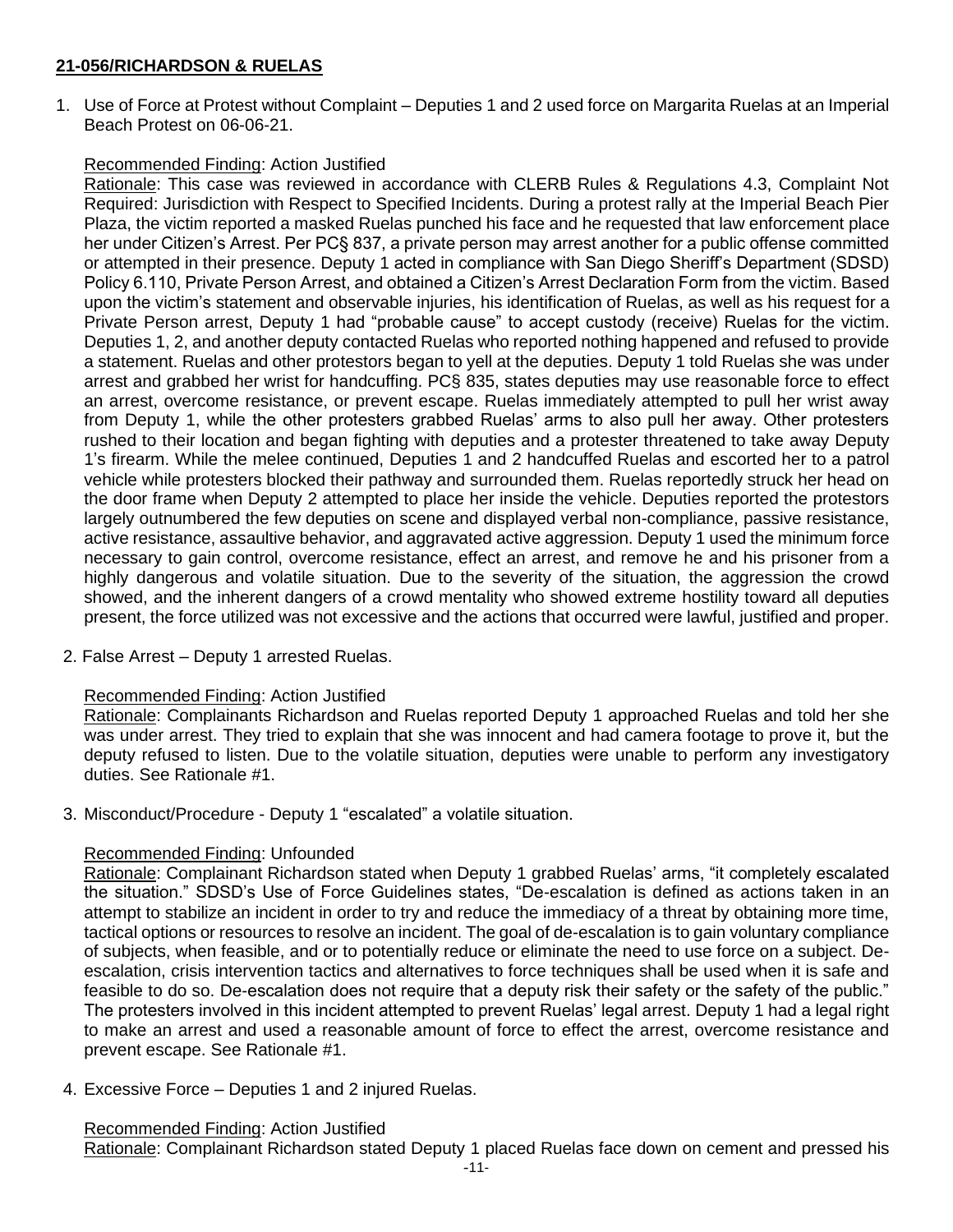knee causing a very large bruise. Complainant Ruelas said she was handcuffed prone on the ground and deputies lifted her up by her arms causing injury to her shoulder(s). Ruelas did not produce supporting evidence of injury nor sign a medical waiver for CLERB to access any medical records associated with the purported injuries. Reportedly, Ruelas dropped her weight and pulled back while the protesters pulled Ruelas to the ground as they attempted to extract her from Deputy 1's grasp. Handcuffs are utilized for officer safety behind a subject's back; handcuffing Ruelas while prone on the ground was appropriate. Ruelas was photographed by SDSD and reportedly sustained swelling to her right wrist, swelling to the left side of her head (see Allegation #6), abrasions to her left and right arms, and bruising to the back of her left shoulder. Once at the Imperial Beach Station, Ruelas requested medical treatment for an injury to her head. Paramedics evaluated Ruelas who refused to go to a hospital and she was provided with an ice pack. Ruelas advised during her post-Miranda statement that her friends caused more injuries on her than the deputies. Medical staff rejected Ruelas at the detention facility due to her head injury and she was transported to a hospital for evaluation. Hospital medical staff determined Ruelas' injury was superficial, offered pain medication which Ruelas refused, and she was given another ice pack. Deputies 1 and another deputy also sustained abrasions during this incident and patrol vehicles were damaged by protesters. The evidence showed that the alleged act or conduct did occur but was lawful, justified and proper.

5. Excessive Force – Deputy 2 forced Ruelas into a patrol vehicle.

#### Recommended Finding: Action Justified

Rationale: Complainant Richardson stated, "Deputy 2 forced Ruelas' body into the backseat of the car and while doing so, slammed her head into the frame of the car. Ruelas was not being violent at the time nor was she resisting arrest. She walked with the sheriffs across the park to the car. (Deputy) 2 had no reason to put his hands on her head in order to put her into the backseat. Ruelas' hands were in cuffs at that time, and her safety was dependent on the arresting officers. I did not witness any reason as that would explain why (Deputy) 2 miscalculated his aim when he put Ruelas into the back seat. Ruelas told me that when her head hit the car door she felt like she nearly passed out from pain. She was taken to the hospital later that night because of this head trauma. A few days later, she saw a physician who diagnosed her with concussion." Complainant Ruelas said, "Deputy 2 got me to the car and after he opened the door, he immediately threw threw me inside and his force shoved my head into the car frame and then I hit my head again on the seat. (Deputy) 2 did not say anything to me during the entire arrest. He did not ask me to get into the car. He threw me into the car and I got hurt. Since I was thrown face down my feet were out of the car while I was sobbing from the pain in my head. (Deputy) 2 slammed my feet twice with the door before they were forced in." Deputy 2 documented his actions in an Officer's Report which stated, "When Deputy 1 and I got to his patrol vehicle, I opened the back-seat door. I immediately felt Ruelas pull away from me and resist getting into the vehicle. I could hear multiple people approaching from behind me, including Ruelas' boyfriend. Ruelas began to pull keys out of her back pocket and lean back towards her boyfriend. To prevent further force, escape, or injury to Ruelas, her boyfriend, or deputies, I used force to guide and place Ruelas into the backseat of the vehicle. Ruelas was not complying with verbal direction to get into the car and continued physical resistance of me trying to guide her into the car. I let go of her left arm and pushed her partially into the doorway of the vehicle with both of my hands on her back and the back of her arms. I guided her into the seat portion of the car into a partially seated position. She continued resisting and would not place her legs into the. I then took hold of Ruelas' legs with both my hands and guided her legs into the vehicle all of the way. I then closed the door and began assessing the crowd behind me who were still yelling profanities and displaying verbal non-compliance and aggressive yelling towards other deputies. If I had not pushed Ruelas into the vehicle I believe her boyfriend would have attempted to pull her away from deputies. Given the totality of the situation, being heavily outnumbered, already experiencing resistance from Ruelas and others, I feel the amount of force I used was necessary to affect a lawful arrest, to prevent escape or evasion, and to prevent any further injury. Although their testimony conflicted, video evidence supported the hostility of the crowd surrounding the deputies. Deputy 2 had the legal right to utilize force to effect an arrest and his actions were legal, justified and proper.

6. Misconduct/Retaliation – Deputy 2 retaliated against Ruelas.

#### Recommended Finding: Unfounded

Rationale: Complainant Richardson stated Deputy 2 inflicted unnecessary injury via excessive force while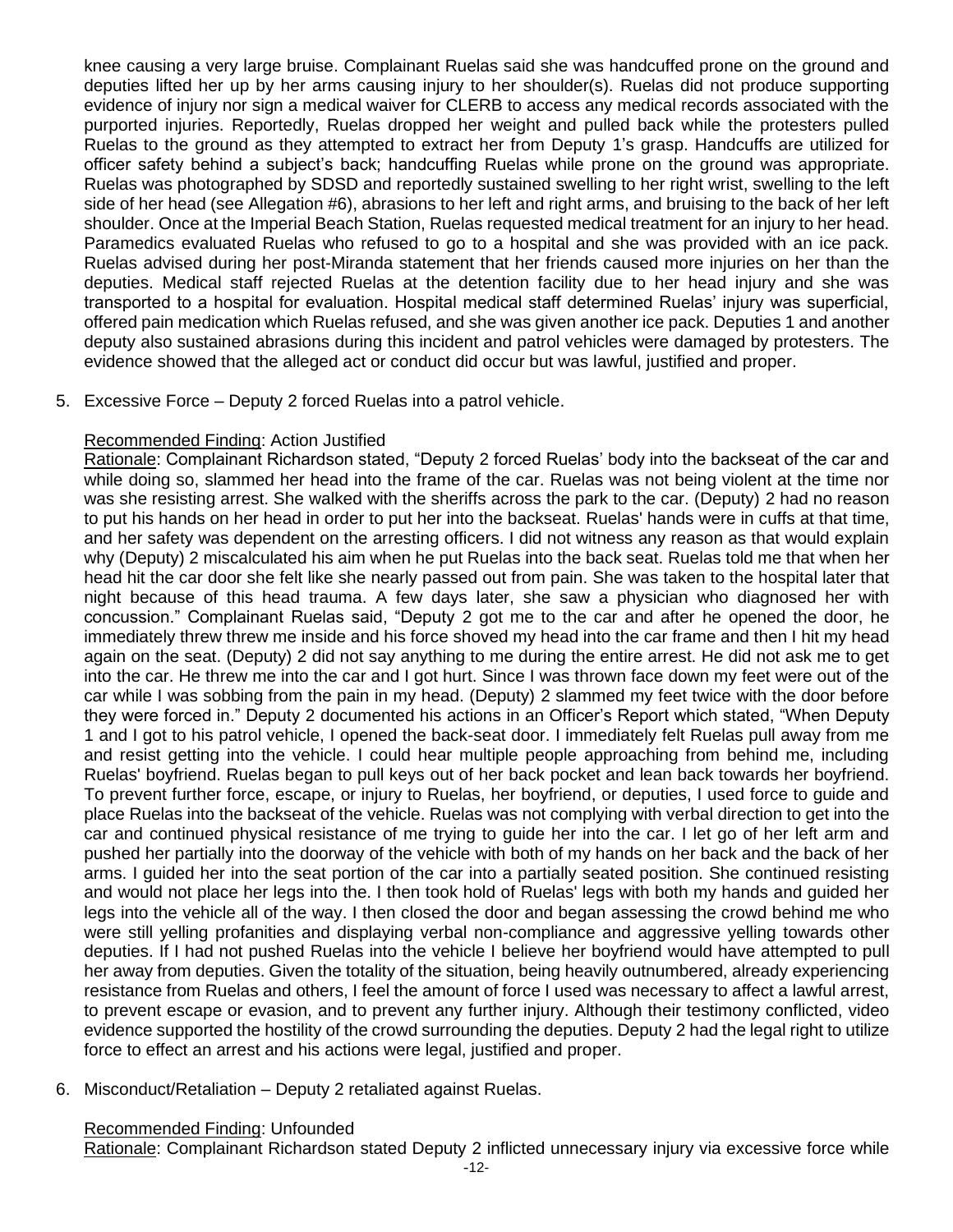involved in this false arrest. Complainant Richardson stated, "I also believe this may also be related to retaliation, because the crowd was already upset with the officers at that point." The complainant offered no evidence, other than a belief, to support this accusation. As outlined in Rationale #1, deputies had a legal right to effect an arrest. The injuries Ruelas incurred were due to her and the protesters non-compliance with law enforcement. The evidence showed the conduct that occurred was legal, justified and proper and the allegation as stated did not occur.

7. Misconduct/Procedure – Deputy 1 refused Ruelas' request for a supervisor.

#### Recommended Finding: Action Justified

Rationale: Complainant Ruelas said she asked for the deputy's name and he replied "(excerpted)". She then asked if there was a supervisor, commander, chief, she could speak to because she did not want to speak with him (Deputy 1) and he said no. Ruelas later said she was advised by a "cop" friend to always ask for a supervisor. The SDSD does not have a requirement that deputies must contact a superior officer upon request, however, a sergeant was on scene assisting deputies and aware of the situation. As there was no policy requirement for a supervisor to be called, and one did respond, the evidence confirmed the action that occurred was lawful, justified, and proper.

8. Misconduct/Procedure - Deputy 1 sped while driving Ruelas.

#### Recommended Finding: Action Justified

Rationale: Complainant Ruelas stated that (Deputy) 1 sped to Las Colinas. SDSD P&P 2.35, Operation of Vehicles, mandates that employees operate departmental vehicles in a careful and prudent manner, and they must obey all laws and departmental orders. VEH§ 22350, Basic Speed Law, states that no person shall drive a vehicle upon a highway at a speed greater than is reasonable or prudent having due regard for weather, visibility, the traffic on, and the surface and width of, the highway, and in no event at a speed which endangers the safety of persons or property. SDSD patrol vehicles are equipped with an Automatic Vehicle Locator (AVL) system that collects the location and speed of their vehicles. The AVL associated with this incident verified that Deputy 1 operated a patrol vehicle in excess of the speed limit. Deputy 1 also provided information during the course of CLERB's investigation that was considered in arriving at the recommended finding, but cannot be publicly disclosed due to applicable law(s). The evidence showed that the alleged act or conduct did occur but was justified and proper.

9. False Reporting – Deputy 1 charged Ruelas with assaulting an officer.

#### Recommended Finding: Unfounded

Rationale: Complainant Richardson stated Ruelas went to jail where they placed false charges on her and said she assaulted an officer which was impossible as she was in cuffs the entire time. According to the Arrest Report, Ruelas was charged with PC 69-Obstruct/Resist Executive Officer with Minor Injury (F). "Every person who attempts, by means of any threat or violence, to deter or prevent an executive officer from performing any duty imposed upon such officer by law, or who knowingly resists, by the use of force or violence, such officer, in the performance of his duty, is punishable by a fine or by imprisonment." Ruelas admittedly pulled away from Deputy 1 when he attempted to place her under arrest. The complainant and deputies were injured, and patrol vehicles damaged by protesters. The evidence showed the charge of resisting arrest was appropriate and the allegation as stated did not occur.

## **21-061/DOREY**

1. Misconduct/Procedure – Deputy 1 prevented the complainant from obtaining medical services.

## Recommended Finding: Unfounded

Rationale: The complainant stated, "Deputy 1-a man who cruelly and savagely bullies people with his unchecked outbursts of acute authority abuse disorder. He needlessly prevented me from obtaining desperately needed eye care from the jail's medical staff, furthering an ongoing pattern of medical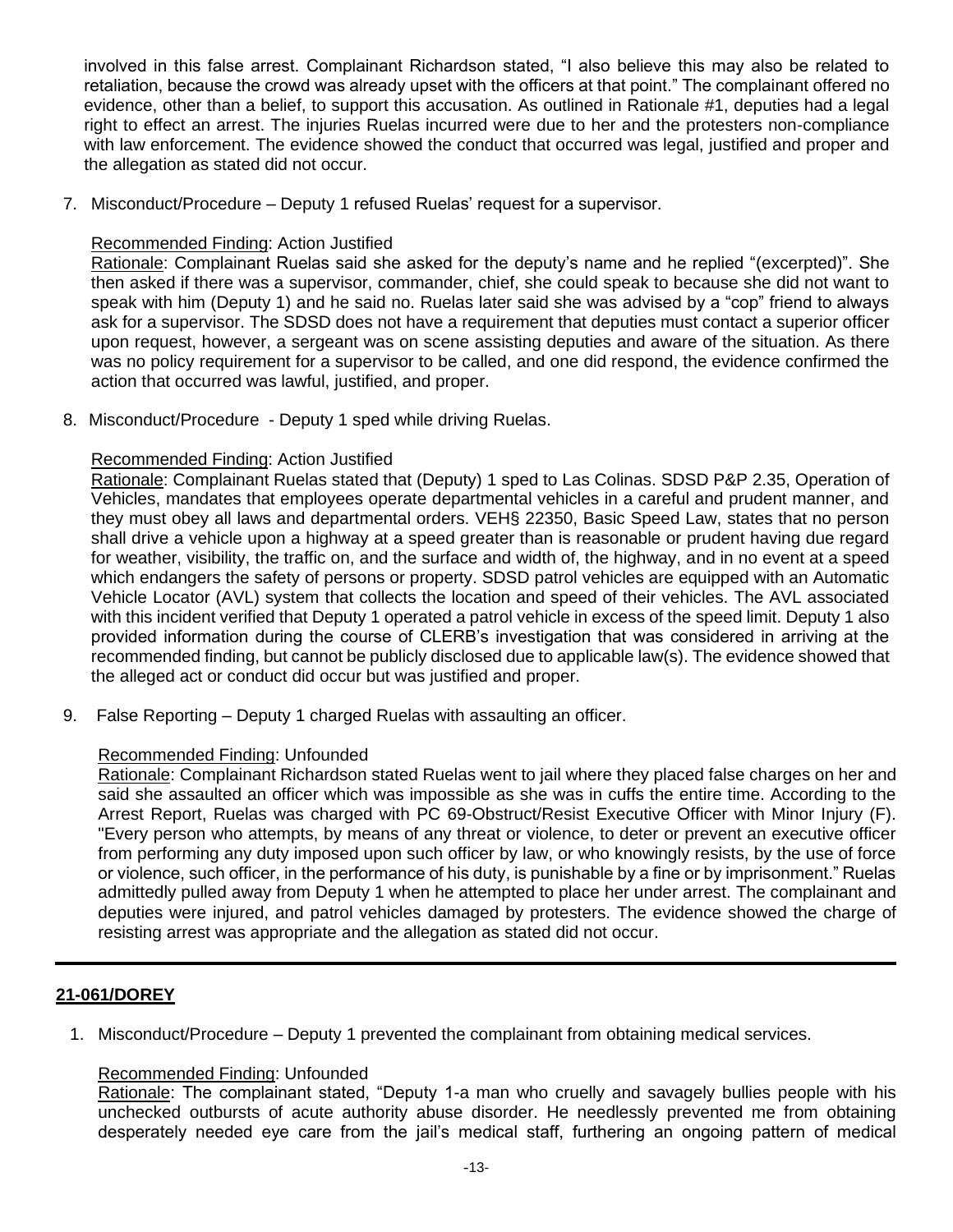malpractice". As per Medical Services Division (MSD) M.15 entitled "Sick Call" provides a system to give inmates access to appropriate medical and mental health services daily. Sick call requests are made by inmates placing their requests in a secure medical mailbox in each housing unit. Facility Health Staff are responsible for collecting the requests and scheduling the treatment requested. M.15 states a deputy is present to provide security when inmates are being evaluated and/or treated by facility health staff or contract providers. SDSD records showed Dorey has been seen for approximately 40 sick calls from 10- 13-19 to 07-22-21. Furthermore, Detention Service Bureau (DSB) P&P I.51 entitled "Inmate Movement" states, "when outside of their housing units, inmates must go directly to a designated destination with or without escort". While sworn members are responsible for escorting or transporting inmates to and from medical facilities, they are not responsible for making sick calls. There was no evidence that indicated Dorey was prevented from obtaining any medical services. The evidence shows the alleged act or conduct did not occur.

2. Misconduct/Procedure – Deputy 1 confiscated the complainant's personal folder during a medical consultation.

#### Recommended Finding: Action Justified

Rationale: The complainant stated, "Deputy 1 then grabbed the folder from me and wouldn't allow me to consult the list of questions and issues I'd prepared to discuss". SDSD records indicated on 06-22-21 Dorey was seen by a SDSD Medical Nurse for eye pain. During his medical visit, he took out a folder, gave it to the nurse, and went through different complaints, grievances, and other dates of documentation he had. Deputy 1 explained to Dorey that the visit was not to discuss complaints, but rather discuss his medical issue. Dorey then told Deputy 1 to mind his own business. In SDSD Medical Records, the nurse stated the patient brought paperwork copies of medical requests and grievances. As per MSD M.15, "A deputy shall be present in the dispensary area to provide security when inmates are being evaluated and/or treated by facility health staff or contract providers." The jail surveillance video showed the nurse had a folder and gave it back to Deputy 1, and during the exchange Dorey tried to reach for the folder. Sick call visits are to give inmates access to appropriate medical and mental health services. SDSD DSB P&P N.1 outlines the uniform procedures by which an inmate can file a formal complaint. The evidence showed that the alleged act or conduct did occur but was lawful, justified, and proper.

3. Misconduct/Procedure – Deputy 1 interrupted/obstructed the complainant's medical consultation.

#### Recommended Finding: Action Justified

Rationale: The complainant stated, "Deputy 1 cut me off repeatedly and kept interrupting my attempts to explain the problems to the nurse." SDSD records indicated Dorey was seen by a nurse at the clinic. During his medical visit, he took out a folder and went through different complaints, grievances, and other dates of documentation he had. Deputy 1 explained to Dorey that the visit was not to discuss complaints, but rather discuss his medical issue. Dorey then told Deputy 1 to mind his own business. During the medical visit, Dorey yelled at the nurse. The nurse told him he would have an outside eye appointment very soon but could not discuss the specifics due to security reasons. Due to Dorey continuing to yell, the nurse informed Dorey the appointment was over, and he could go back to his cell. In SDSD Medical Records, the nurse stated the patient brought with him paperwork copy of medical requests and grievances. The nurse wrote, "Pt was told that he has a pending appointment for optometry and did not accept that answer and continued to yell". The evidence showed the alleged act or conduct did occur but was lawful, justified, and proper.

4. Excessive Force - Deputy 1 used force on the complainant.

#### Recommended Finding: Action Justified

Rationale: The complainant stated, "Today I was assaulted, ripped from a chair, thrown to the ground and put in agonizingly painful pincher cuffs by the brutally sadistic and violently aggressive Deputy 1". According to SDSD records, Deputy 1 instructed Dorey to get out of the chair, but he refused. Dorey refused to walk and dropped his bodyweight to the floor. Dorey was lowered to the floor and detained by Deputy 1 and Deputy Whitaker. The complainant stated, "Deputy 1 could have easily, peacefully de-escalated tension during medical visit by being polite and reasonable, but instead he chose to be rude, disruptive,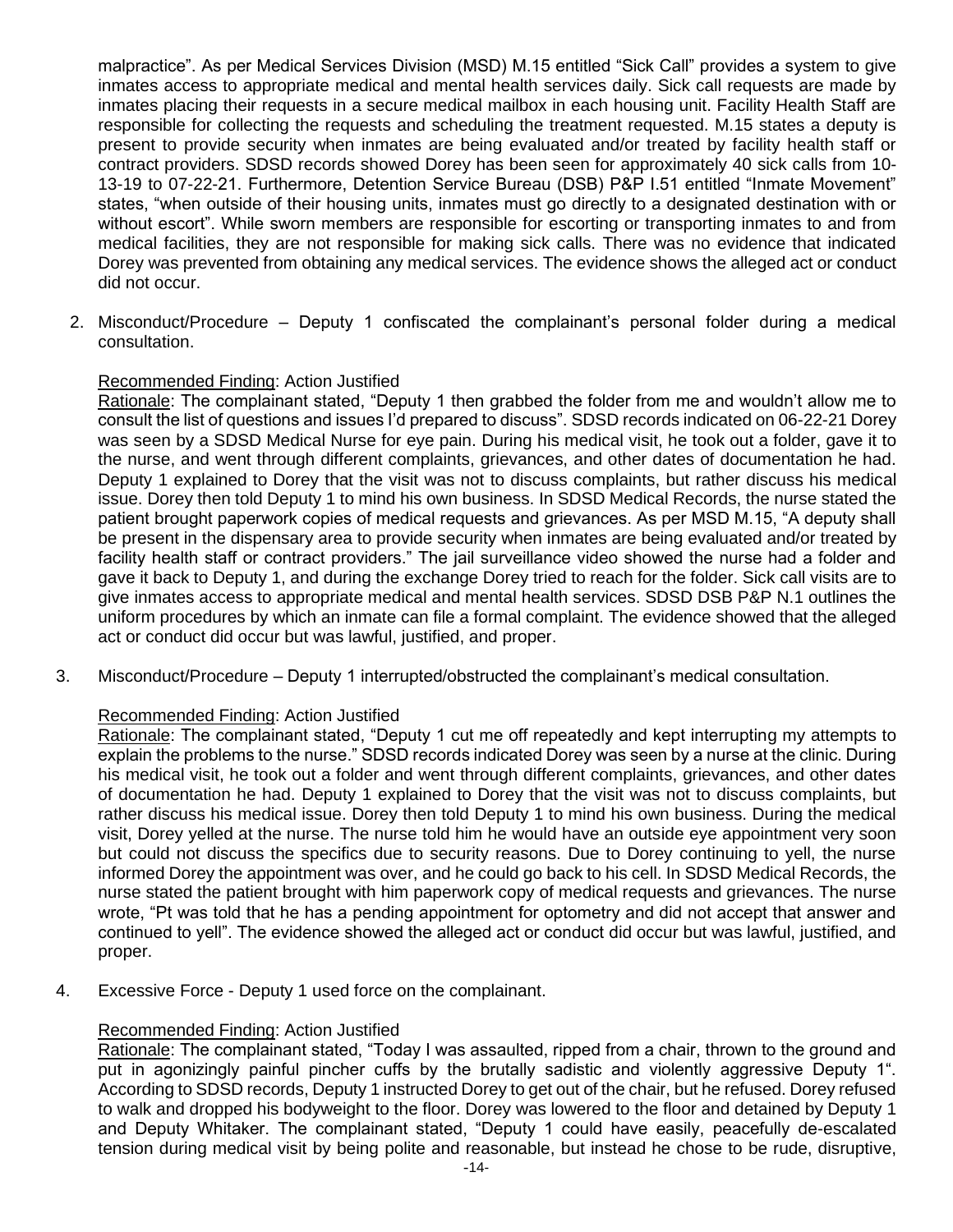and brutally sadistic". According to SDSD Use of Force Policy 2.49, "Employees shall not use more force in any situation than is reasonably necessary under the circumstances. Employees shall use force in accordance with law and established Departmental procedures, and report all use of force in writing." Video surveillance was reviewed and corroborated Deputy 1's report. The use of force was in accordance with policy. The evidence showed that the alleged act or conduct did occur but was lawful, justified, and proper.

5. Misconduct/Procedure – Deputy 1 failed to follow de-escalation protocol.

## Recommended Finding: Action Justified

Rationale: The complainant stated, "Deputy 1 could have easily, peacefully de-escalated tension during medical visit by being polite and reasonable, but instead he chose to be rude, disruptive, and brutally sadistic." Addendum F, Use of Force Guidelines, de-escalation is defined as actions taken in an attempt to stabilize an incident in order to try and reduce the immediacy of a threat. De-escalation techniques should only be used when it is safe and feasible to do so. The word "should" indicates that deputies were not mandated to use de-escalation techniques. Addendum F Use of Force Guidelines, De-escalation policy has since been updated on 12-31-21 to, "De-escalation techniques shall only be used when it is safe and feasible to do so." There was no violation of policy. The evidence shows the alleged act did occur but was lawful justified, and proper.

6. Misconduct/Medical (IO) – Medical staff failed to respond to the complainant's requests for service for 11 months.

Recommended Finding: Summary Dismissal Rationale: The complainant stated, "I've been trying to see an eye doctor for the last 11 months, but despite regular, routine, ongoing assurances that I'm "scheduled" this month over the past 11 months." Detentions Policies M.1 Access to Care, means that, in a timely manner, a patient is seen by a qualified health care professional, is rendered a clinical judgment, and receives care that is ordered, and M.15 Sick Call, specifies that this occurs on a daily basis. CLERB lacks jurisdiction to investigate the complaint, per CLERB Rules and Regulations 4.1 titled, Citizen Complaints: Authority, which states, CLERB shall have authority to receive, review, investigate, and report on Complaints filed against peace officers or custodial officers employed by the County in the Sheriff's Department or the Probation Department. CLERB has no jurisdiction over medical personnel. The review board lacks jurisdiction.

7. Misconduct/Procedure – "Jail Staff" subjected the complainant to "medical malpractice, reckless endangerment, and gross criminal negligence."

## Recommended Finding: Not Sustained

Rationale: The complainant stated, "The jail staff knowingly subjected me to medical malpractice, reckless endangerment, and gross criminal negligence by deliberately contravening the eye care instructions of their contact lens solution provider, as labelled on the bottles form which they dispense contact lens solution to me". CLERB lacks jurisdiction to investigate the complaint, per CLERB Rules and Regulations 4.1 titled, Citizen Complaints: Authority, which states, CLERB shall have authority to receive, review, investigate, and report on Complaints filed against peace officers or custodial officers employed by the County in the Sheriff's Department or the Probation Department. Without further clarifying information from the complainant there was insufficient evidence to either prove or disprove this allegation was against sworn personnel. The evidence was insufficient to either prove or disprove the allegation.

8. Misconduct/Medical (IO) – SDCJ medical staff failed to follow sanitary protocol.

## Recommended Finding: Summary Dismissal

Rationale: The complainant stated, "The medical staff here dispensed solution into temporary little personal unsanitary cups with no sterile seal, hence my repeated concerns and warnings. Nurses often touch the insides of the cups with dirty, unhygienic, contaminated gloves, spreading germs and bacteria into the lens solution we put in our eyes". CLERB lacks jurisdiction to investigate the complaint, per CLERB Rules and Regulations 4.1 titled, Citizen Complaints: Authority, which states, CLERB shall have authority to receive, review, investigate, and report on Complaints filed against peace officers or custodial officers employed by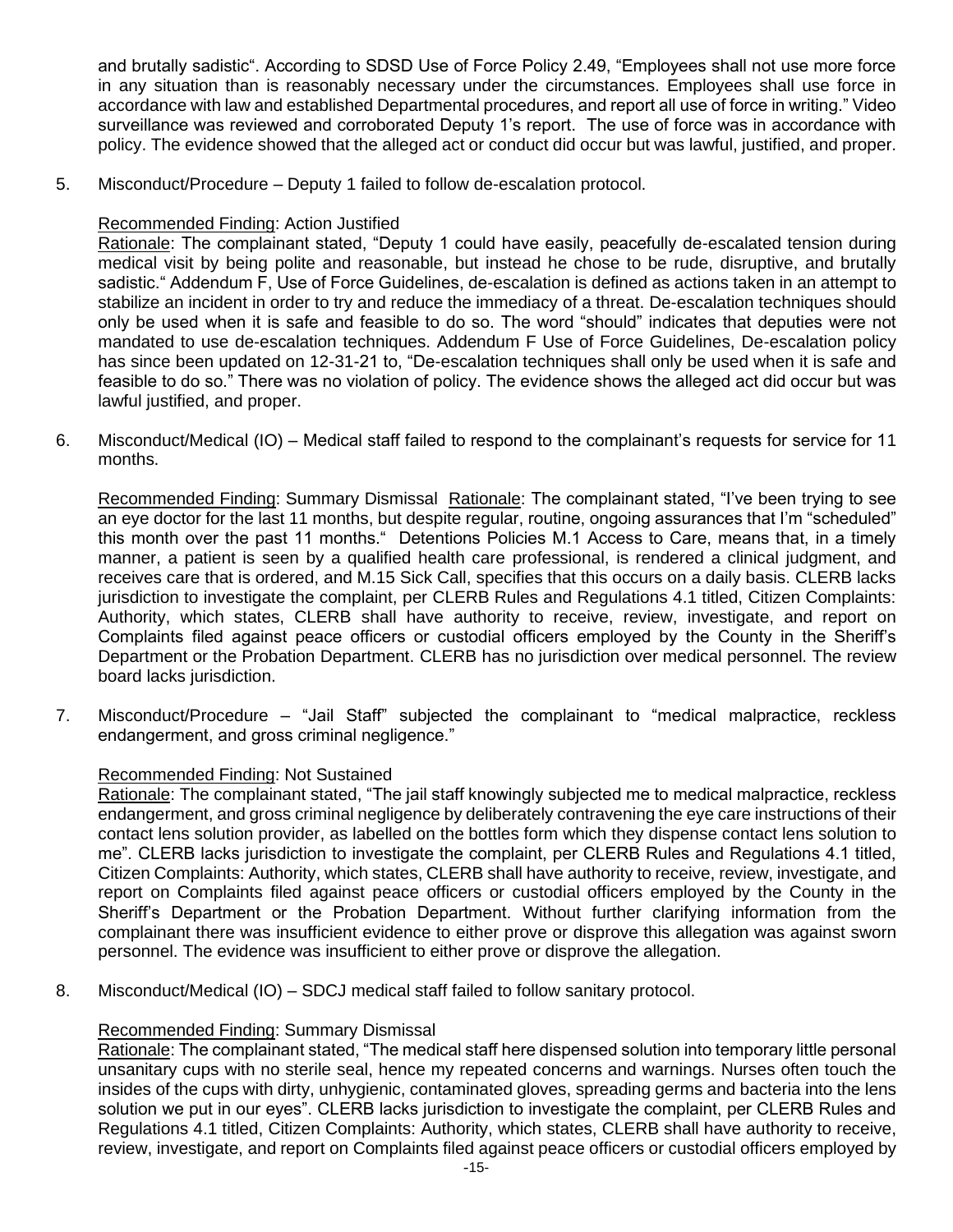the County in the Sheriff's Department or the Probation Department. CLERB has no authority over medical staff. The review board lacks jurisdiction.

9. Misconduct/Medical (IO) – A nurse failed to treat the complainant's injured eye.

## Recommended Finding: Summary Dismissal

Rationale: The complainant stated, "The nurse never offered any help of any kind. She told me to go back to waiting as I've done in futility for the past 11 months". Detentions Policies M.1 Access to Care, means that, in a timely manner, a patient is seen by a qualified health care professional, is rendered a clinical judgment, and receives care that is ordered, and M.15 Sick Call, specifies that this occurs on a daily basis. CLERB lacks jurisdiction to investigate the complaint, per CLERB Rules and Regulations 4.1 titled, Citizen Complaints: Authority, which states, CLERB shall have authority to receive, review, investigate, and report on Complaints filed against peace officers or custodial officers employed by the County in the Sheriff's Department or the Probation Department. CLERB has no jurisdiction over medical personnel to include nursing staff. The review board lacks jurisdiction.

# **21-097/PATTON**

1. False Arrest – The San Diego Police Department arrested the complainant.

## Recommended Finding: Summary Dismissal

Rationale: Anthony Patton alleged "false arrest" and "illegal detention". The complainant's booking records verified Patton was arrested by the San Diego Police Department (SDPD) on 02-24-21 for Indecent Exposure and an outstanding felony warrant. The complainant was referred to the SDPD as CLERB only has authority to investigate the actions of sworn members of the San Diego Sheriff's Department (SDSD) per CLERB R&R 4.1, Authority, and lacks jurisdiction in this matter.

2. Illegal Search and Seizure – A "Booking Supervisor" refused to release the complainant.

## Recommended Finding: Summary Dismissal

Rationale: Anthony Patton alleged, "The SDCJ Booking Supervisor refused to release me: 08-25-21 as court ordered." SDSD Detentions Policy Q.82, Possible Over-Detention, provides detentions personnel a procedure for responding to inmate claims that they are over detained on an arrest or booking. SDSD records showed, "Inmate Patton has a history of claiming he is being illegally held and demanding his immediate release. He has multiple grievances towards case workers, arresting officers, the director, and the District Attorney." Court records indicated Patton pled guilty to his charges on 08-24-21 and was sentenced to two years with concurrent terms. He was remanded to the CA Department of Corrections & Rehabilitation (CDCR) in September of 2021 and will first be eligible for parole in July of 2022. Booking personnel are non-sworn staff over whom CLERB has no authority and the Review Board lacks jurisdiction.

3. Misconduct/Procedure – Deputy "Halligan" permitted unsanitary food service.

## Recommended Finding: Not Sustained

Rationale: Anthony Patton alleged, "Deputy Halligan who against the Title 15 on 09-15-21 allowed his food server to serve my illegal detention food to me without the Title 15, Section 3052(f) policy required sanitation cap or net. Halligan's displayed badge # is 7034." Title 15 requires food handlers to wear nets/caps entirely covering their hair and/or facial hair and conform to and comply with the CA Retail Food Code. The information as presented by the complainant could not be verified concerning the deputy's name and/or ARJIS number; deployment records were also reviewed and failed to identify like or similar names. A review of Patton's grievances while incarcerated at the San Diego Central jail (SDCJ) showed similar allegation(s) on different dates that were investigated by command staff and determined to be Unfounded. Without further identifying information there was insufficient information to investigate this allegation.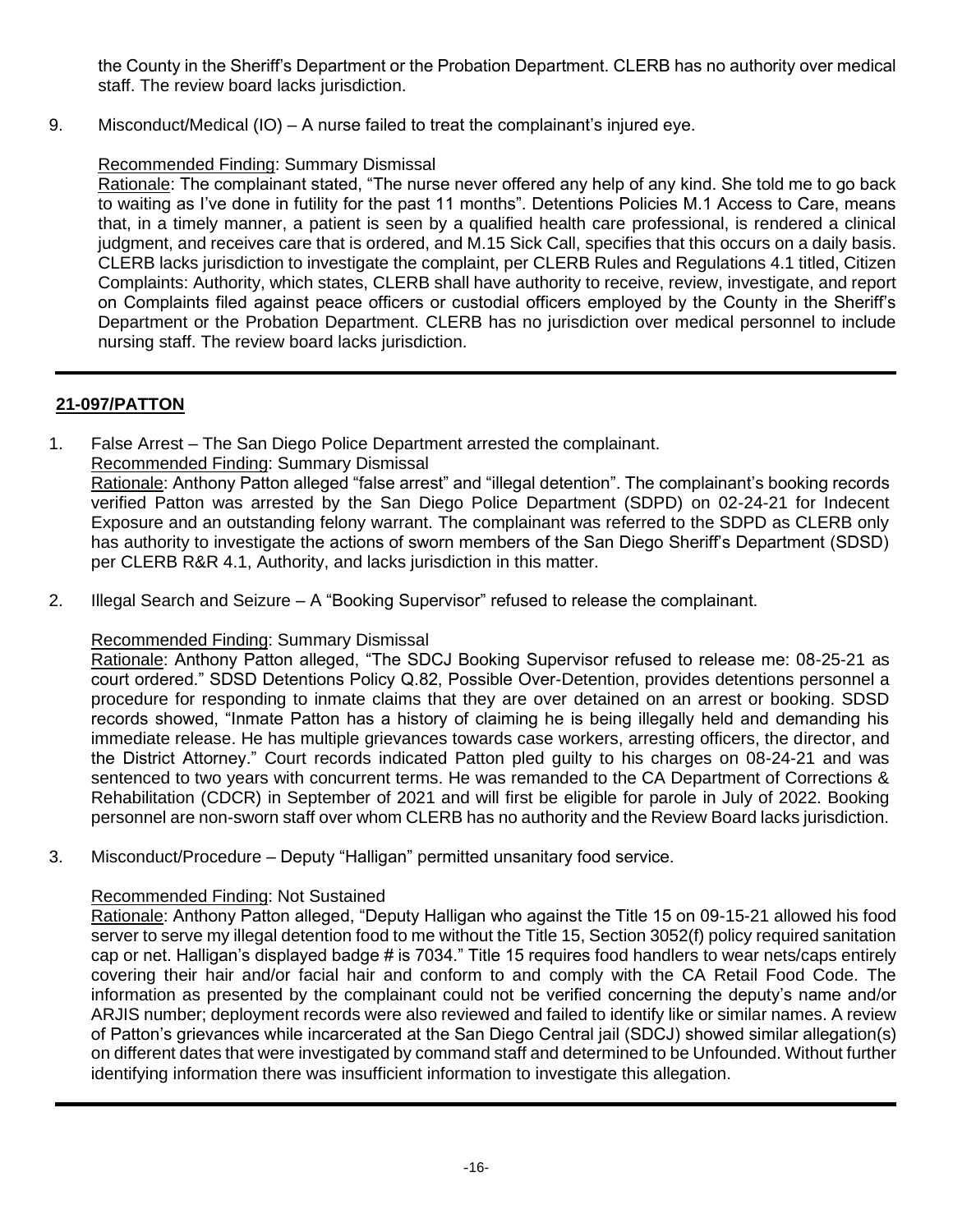## **21-099/RICHARDSON**

1. Misconduct/Procedure – Deputy 1 failed to investigate to a crime.

## Recommended Finding: Unfounded

Rationale: According to the complainant, Deputy 1 failed to investigate an assault on a homeless woman named "Maria". The complainant stated, "On September  $6<sup>th</sup>$  around 5pm a well-known and well-loved community member in Imperial Beach named Maria called the police because she had been assaulted". The CAD record showed there was a subject stop in which "Transient Maria Vega advised she was pushed. Stopped to contact her but she left the area." This was not a call for service, it was an event created by a deputy due to Maria waving the deputies down. Deputy 1 stated Maria waved them down and told them she was pushed. When they pulled over to investigate, Maria walked away. As per SDSD P&P 2.23 entitled, "Request for Assistance", When any person requests assistance or advice, or makes complaints or reports, either by telephone or in person, all pertinent information will be obtained in an official and courteous manner and will be properly and judiciously acted upon consistent with established Department procedures. Furthermore, SDSD P&P 2.30 entitled "Failure to Meet Standards" states employees shall properly perform their duties and assume the responsibilities of their positions. SDSD pulled over to take all pertinent information from Maria, but she left the scene. Furthermore, Deputy 1 investigated the statement and obtained information from two employees regarding the incident in which they were told were told Maria was not pushed. In BWC footage, Deputy 1 stated he was familiar with Maria who was known to have mental health issues. The evidence showed that the alleged act or conduct did not occur.

2. Discrimination/Racial – Deputy 1 discriminated against a "houseless" Mexican woman.

#### Recommended Finding: Unfounded

Rationale: According to the complainant, Deputy 1 discriminated against a "houseless" Mexican woman. As per SDSD P&P 2.53 entitled "Discrimination", Employees shall not express any prejudice or harassment concerning race, national origin, ancestry, lifestyle or similar personal characteristics. Examples of discriminatory acts which will not be tolerated include the use of verbal derogatory comments, slurs, or jokes, derogatory pictures, cartoons or posters and actions which result in a person being treated unequally. BWC footage showed no evidence that Deputy 1 treated Maria differently due to her lifestyle and/or race. Furthermore, there was no evidence of any verbal derogatory comments. The evidence showed that the alleged act or conduct did not occur.

## **21-104/TUAZON**

1. Death Investigation/In-Custody Medical – Teresita Manialung Tuazon, while an inmate at the Las Colinas Detention and Reentry Facility, was found unresponsive in her cell on 09-28-21. Tuazon was transported to Grossmont Hospital where she subsequently died soon after arrival.

#### Recommended Finding: Action Justified

Rationale: The evidence supported that Tuazon was properly classified upon her entry into the SDSD jail system on 09-04-21, after her violation of a criminal protective order. Safety checks and counts were conducted in accordance with policy. The last safety check prior to the incident was conducted in conjunction with soft count. As per DSB P&P I.43 entitled "Inmate Count Procedure", a soft count is a count of the number of inmates in a facility or housing unit which verifies each inmate's well-being through verbal or physical acknowledgment from the inmate. According to SDSD evidence, during soft count Tuazon communicated that she was not feeling well but was coherent and able to communicate. This information was passed on to the next shift deputies. During shift change, a Mental Health Clinician (MHC) was in the process of speaking with all inmates (cell by cell) in the module. Tuazon was called through the intercom to see if she wanted to see the MHC, but no response was received. Deputies then went to Tuazon's cell door to see if she wanted to see the MHC. Upon entering the cell and discovering Tuazon unresponsive, deputies immediately responded, called 911, and initiated basic lifesaving measures until relieved by medical and the emergency staff. Tuazon was transported to a hospital where she subsequently died soon after arrival.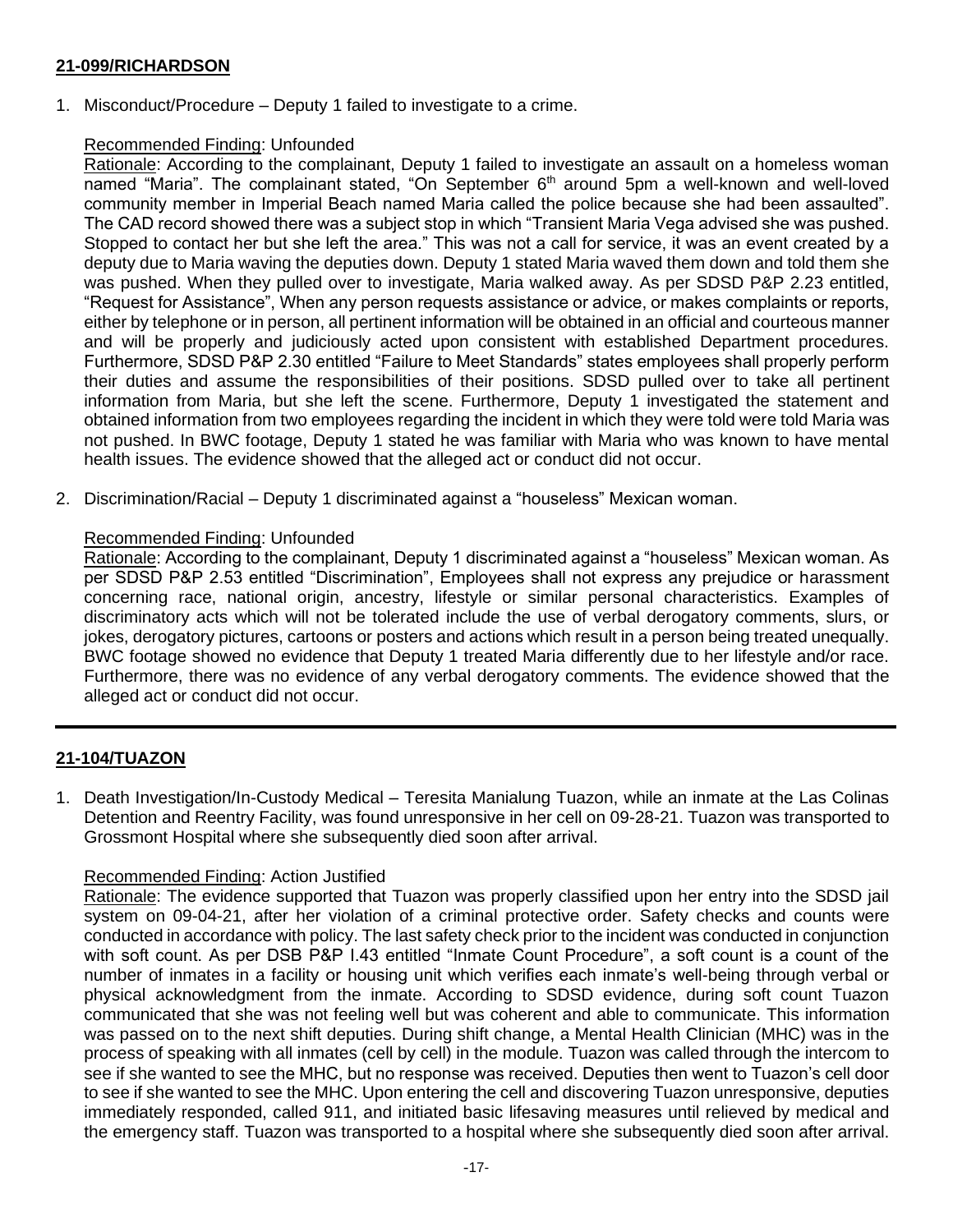The cause of death was complications of diabetes mellitus, with hypertensive and atherosclerotic cardiovascular diseases and cirrhosis of the liver as contributing and the manner of death was natural. It should be noted Tuazon refused medications days prior to the incident. According to all available evidence, deputies took immediate action when they recognized and responded to Tuazon's medical emergency. There was no evidence to support an allegation of procedural violation, misconduct, or negligence on the part of Sheriff's Department sworn personnel.

## **21-115/CARO**

1. Use of Force Resulting in Great Bodily Injury – Deputies 1-5 used force to apprehend Caro.

#### Recommended Finding: Action Justified

Rationale: On 10-06-21 deputies were dispatched to a residence in San Marcos to extradite Hector Caro who had felony warrants. A family member contacted Sheriff's dispatch and asked them to remove Caro from the home due to his drug use. SDSD documentation confirmed Caro had outstanding felony warrants, was a documented gang member, deemed armed and dangerous, known to abuse drugs, and had a history of violent tendencies. Deputies were given consent by the family to enter the home and ultimately used force to subdue Caro. SDSD documentation and Body Worn Camera (BWC) evidence showed that several patrol vehicles arrived at the home along with Sheriff's (helicopter) Aerial Support to Regional Enforcement Agencies (A.S.T.R.E.A). ASTREA provided several warnings over the public address (PA) system that said, "Hector Caro this is the Sheriff's Department, exit the residence with nothing in your hands, contact the deputies or we are going to send in a dog, and he will find you and bite you." Deputies 1-5 made entry into the home and ultimately kicked down a bedroom door and deployed a canine, who found Caro on top of the bed, under a blanket. Deputies attempted to apprehend Caro while he was on the bed and commanded him to "stop resisting" and "give up his hands", but they were unsuccessful. Deputies were concerned Caro had a concealed weapon and reportedly "thrashed" his body making it difficult for deputes to subdue him. The canine latched onto Caro for approximately 1 minute 28 seconds until Deputy 1 handcuffed him. Deputy 3 explained that utilization of the canine was the safest option to prevent the potential of a fatal conflict. Use of Force Guidelines states canines certified and approved for department use may be used to locate, apprehend, or control a felony suspect when it would be unsafe for the deputies to proceed into the area. The use of a canine was appropriate for this situation. Addendum F, Use of Force Guidelines states, "Deputies shall not lose their right to self-defense by the use of objectively reasonable force to effect an arrest, prevent escape, or overcome resistance. Deputies shall utilize appropriate control techniques or tactics which employ maximum effectiveness with minimum force to effectively terminate or afford the deputy control of the incident. Given the suspect's history and status, deputies used a reasonable and necessary amount of force in accordance with policy. Deputies also provided information during the course of CLERB's investigation that was considered in arriving at the recommended finding. The evidence showed that the alleged act or conduct did occur, but it was lawful, justified and proper.

2. Excessive Force – Deputy 3 deployed his canine partner, who bit Caro.

#### Recommended Finding: Action Justified

Rationale: See Rationale #1. Through the course of investigation, it was discovered that the canine was latched onto Caro for one minute and twenty-eight seconds. While the canine was latched onto Caro, deputies attempted to apprehend him and gave him several commands to "stop resisting" and "give up his hands." Deputy reports stated that Caro "thrashed" his body and BWC showed Caro's legs flailing in the air. The canine was latched onto Caro until deputies secured and handcuffed the suspect. Deputy 3 explained that utilization of the canine was the safest option to prevent the potential of a fatal conflict. Use of Force Guidelines states canines certified and approved for department use may be used to locate, apprehend or control a felony suspect when it would be unsafe for the deputies to proceed into the area. The use of a canine was appropriate for this situation. Given the totality of circumstances, the use of force administered by Deputy 3's canine partner, was in accordance with SDSD P&P Section 2.49, Use of Force states, "Employees shall not use more force in any situation than is reasonably necessary under the circumstances." Deputy 3 also provided information during the course of CLERB's investigation that was considered in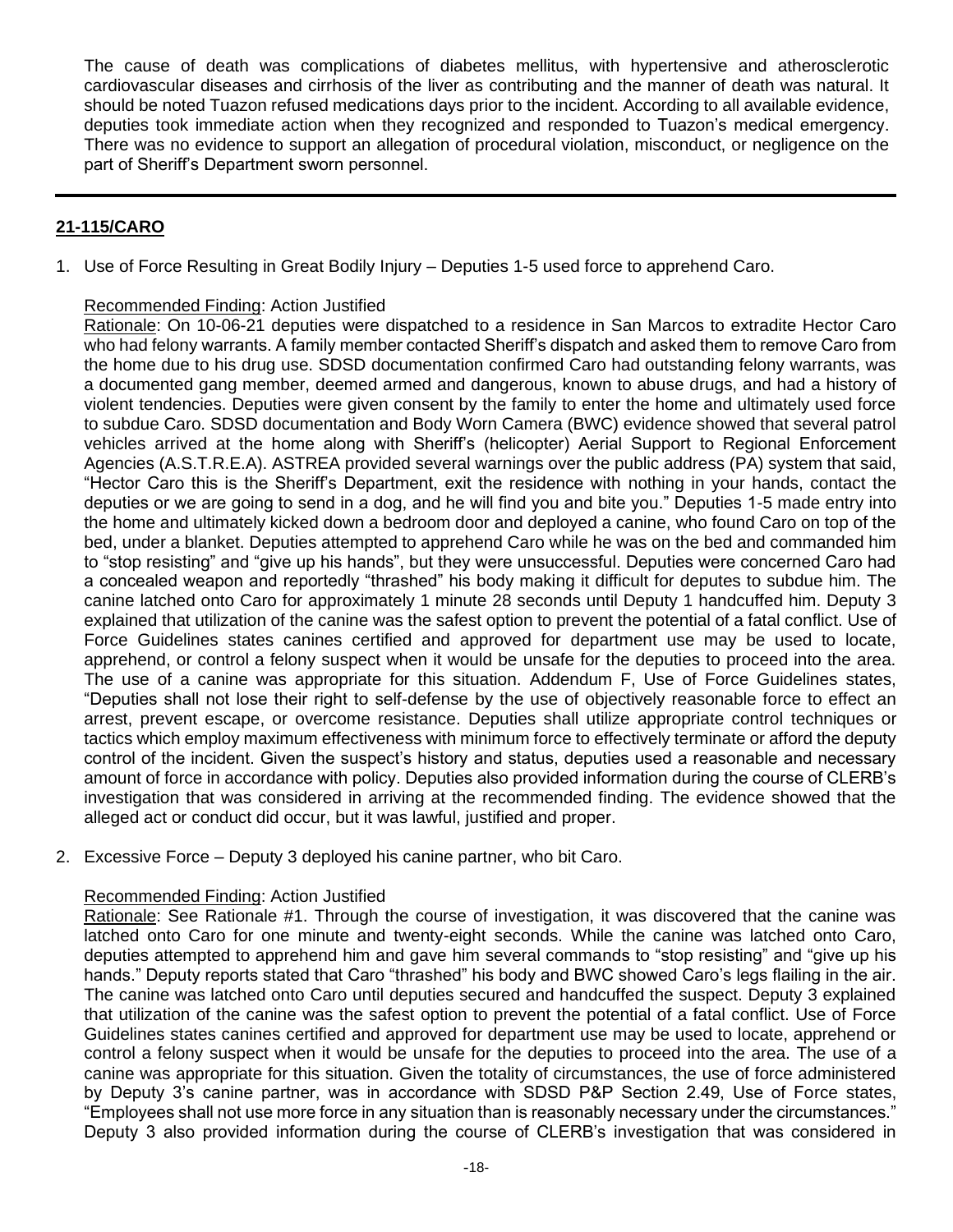arriving at the recommended finding. The evidence showed that the alleged act or conduct did occur, but was lawful, justified and proper.

3. Excessive Force – Deputy 5 kicked Caro while he was on the floor.

## Recommended Finding: Action Justified

Rationale: See Rationale #1. Deputy 5 stated in his officer report, "To prevent Caro from gaining a position of advantage, he delivered two knee strikes to his right shoulder area." SDSD documentation stated Caro "thrashed" his body while he was on the ground and BWC showed that deputies struggled to apprehend Caro. Given the totality of circumstances, the use of force administered by Deputy 5 was in accordance with SDSD P&P Section 2.49, Use of Force states, "Employees shall not use more force in any situation than is reasonably necessary under the circumstances." Deputy 5 also provided information during the course of CLERB's investigation that was considered in arriving at the recommended finding. The evidence showed that the alleged act or conduct did occur, but it was lawful, justified and proper.

# **21-116/SMITH**

1. Death Investigation/In-Custody Medical – Earl Benjamin Smith was incarcerated at the Vista Detention Facility until transported to Tri-City Medical Center where he tested positive for COVID-19; Smith died on 11- 23-21.

## Recommended Finding: Action Justified

Rationale: Earl Benjamin Smith was a 63-year-old white male who was arrested by the San Diego Police Department on 04-02-21 for an outstanding warrant and booked into San Diego Central Jail. According to San Diego Sheriff's Department (SDSD) documentation, Smith refused the COVID-19 vaccine. Smith was classified and placed into Protective Custody (PC) for safety reasons due to his advanced age and limited physical abilities. Smith was later transferred to the Vista Detention Facility where he was housed in designated area for inmates who were medically at risk if exposed to COVID-19. Smith demonstrated mental health concerns and received an initial psychiatric evaluation, but the clinician ruled out psychosis. San Diego Superior Court dockets showed that Smith was scheduled for a mental competency examination, but he refused to attend his court hearings. SDSD documentation showed Smith was assessed frequently for COVID-19 symptoms. Smith was assessed daily from 10-30-21 to 11-06-21; on 11-06-21 he complained of body aches and had a low oxygen saturation level. Smith was placed on oxygen and transported to Tri-City Hospital via paramedics. Tri-City medical records stated that upon arrival, Smith presented with weakness, mild cough, fever and subsequently tested positive for COVID-19. Smith developed and was treated for COVID pneumonia. While hospitalized, Smith was diagnosed with Brief Psychotic Disorder. Hospital documentation showed that on 11-20-21, Smith was transferred to the Intensive Care Unit (ICU) as his condition worsened; Smith requested to be placed on do-not-intubate/do-not-resuscitate (DNI/DNR) status. As Smith's condition deteriorated, he was placed on "comfort care" due to his DNI/DNR status. According to hospital documentation, Smith was ultimately pronounced deceased on 11-23-21. The San Diego Medical Examiner's Office conducted an external examination and determined the cause of death was Complications of COVID-19 and the manner of death was natural. A review of all known evidence showed that there was no violation of policy & procedure on behalf of SDSD sworn staff. Smith was classified and housed properly in accordance with policy. SDSD documentation showed Smith was assessed frequently by Medical for COVID-19 symptoms and was immediately transferred to the hospital when symptoms were present. Smith tested negative for COVID-19 in August of 2021 and although it was apparent that he contracted COVID-19 while he was under the care of SDSD there is no evidence that any policies or procedures were violated. On 03-13-20, COVID-19 was declared a national emergency. The SDSD established several training bulletins as soon as April of 2020 that mandated the wearing of masks and Personal Protective Equipment (PPE), expedited intake and release procedures, daily cleaning recommendations, temperature checks, COVID-19 designated housing modules and offered the COVID-19 vaccine. Unfortunately, there were numerous COVID-19 related deaths in all of San Diego County and although the SDSD implemented safety protocols, the spread of this virus was and remains inevitable.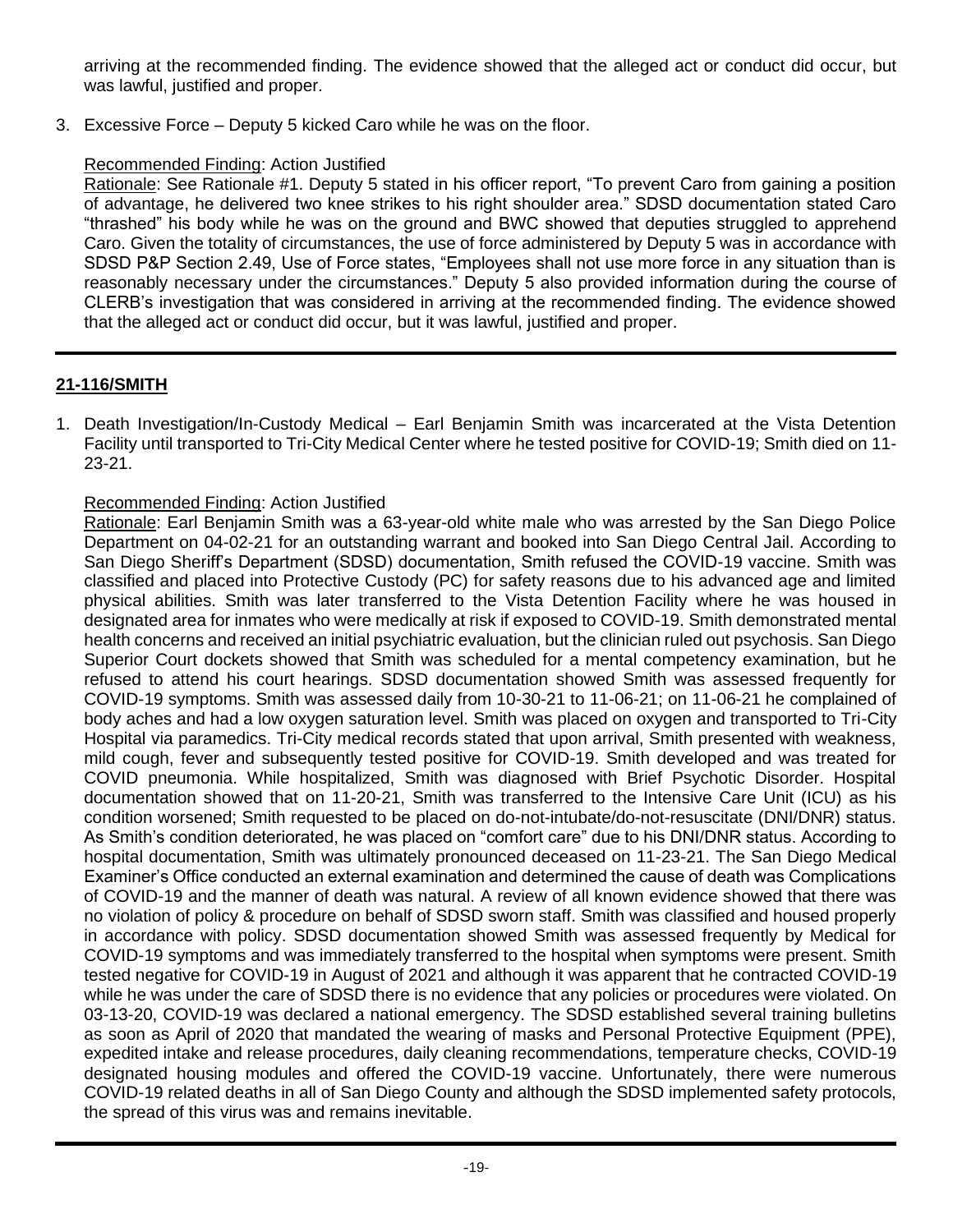## **21-120/ALAMOS**

1. Death Investigation/In-Custody Natural – Inmate Gumercindo Aldava Alamos died while in the custody of the Sheriff's Department.

#### Recommended Finding: Action Justified

Rationale: Inmate Gumercindo Aldava Alamos was booked into custody of the San Diego Sheriff's Department on 10-13-21, for three counts of Lewd and Lascivious Acts on a Child Under the age of 14. According to SDSD medical records, Alamos had a significant medical history and was prescribed numerous medications. He had been seen and treated in the jail's medical unit for his various aliments during his incarceration. Alamos was subsequently housed at the Vista Detention Facility. He had no cellmates. On the afternoon of 12-01-21, deputies entered the module to conduct a safety/security check. While doing so, one of the deputies found Alamos down and unresponsive in his jail cell. As viewed in the jail's surveillance video recordings, the deputies immediately entered Alamos' jail cell and begin performing life-saving measures. Jail medical staff arrived on scene and applied the Automated Emergency Defibrillator (AED) on Alamos' body. Naloxone and Epinephrine were administered in an attempt to resuscitate Alamos. The Vista Fire Department arrived at the jail. Once on scene, paramedics and fire officers took over life-saving measures. Life-saving measures were futile, and Alamos was pronounced dead by a physician from Tri City Medical Center, via radio. In review of jail documents and Alamos' booking file, the evidence supported that Alamos was properly classified upon his entry into the SDSD jail system after his 10-13-21 arrest. Alamos was housed in the jail's Protective Custody (PC) unit. According to jail documents, Alamos' body was transported to the San Diego Medical Examiner's Office (SDMEO) and an autopsy examination was performed. According to the SDMEO's autopsy report, the cause of death was atherosclerotic and hypertensive cardiovascular disease, with non-small cell lung cancer, COVID-19 infection, and diabetes mellitus noted as contributing factors. The manner of death was natural. In conclusion, in review of all evidence, deputies performed their safety/security checks in accordance with in SDSD policy and procedure and Alamos received medical care during his entire incarceration. There was no evidence to support an allegation of procedural violation, misconduct, or negligence on the part of Sheriff's Department sworn personnel.

#### **22-013/RODRIGUEZ**

1. Misconduct/Procedure – Deputies 2-6 failed to assist the complainant in recovering "stolen" property.

#### Recommended Finding: Summary Dismissal

Rationale: The complainant stated that the San Diego Sheriff's Department (SDSD) refused to recover her "stolen real personal property." The complainant reported that in 2019, her boyfriend/domestic partner was involved in a fatal accident. The complainant stated the couple owned a dog, but the decedent's parents took custody of the dog as their own. The complainant contacted the SDSD to help her retrieve and obtain custody of the dog. Pursuant to CLERB Rules and Regulations, Section 4: Authority and Jurisdiction; CLERB shall not have jurisdiction to take any action in respect to complaints received more than one year after the date of the incident giving rise to the complaint. The alleged incident occurred in 2019 and the complaint was untimely; CLERB lacks jurisdiction.

2. Misconduct/Procedure – Deputies 2-6 failed to acknowledge the complainant's domestic partnership.

#### Recommended Finding: Summary Dismissal

Rationale: The complainant stated that deputies refused to acknowledge her rights as a "domestic partnership survivor." See Rationale #1

3. Misconduct/Procedure – Deputies 2-6 "refused her (Rodriguez') rights."

#### Recommended Finding: Summary Dismissal

Rationale: The complainant stated that deputies refused her rights and allowed her late boyfriend/domestic partner's parents to claim her "real personal property." See Rationale #1